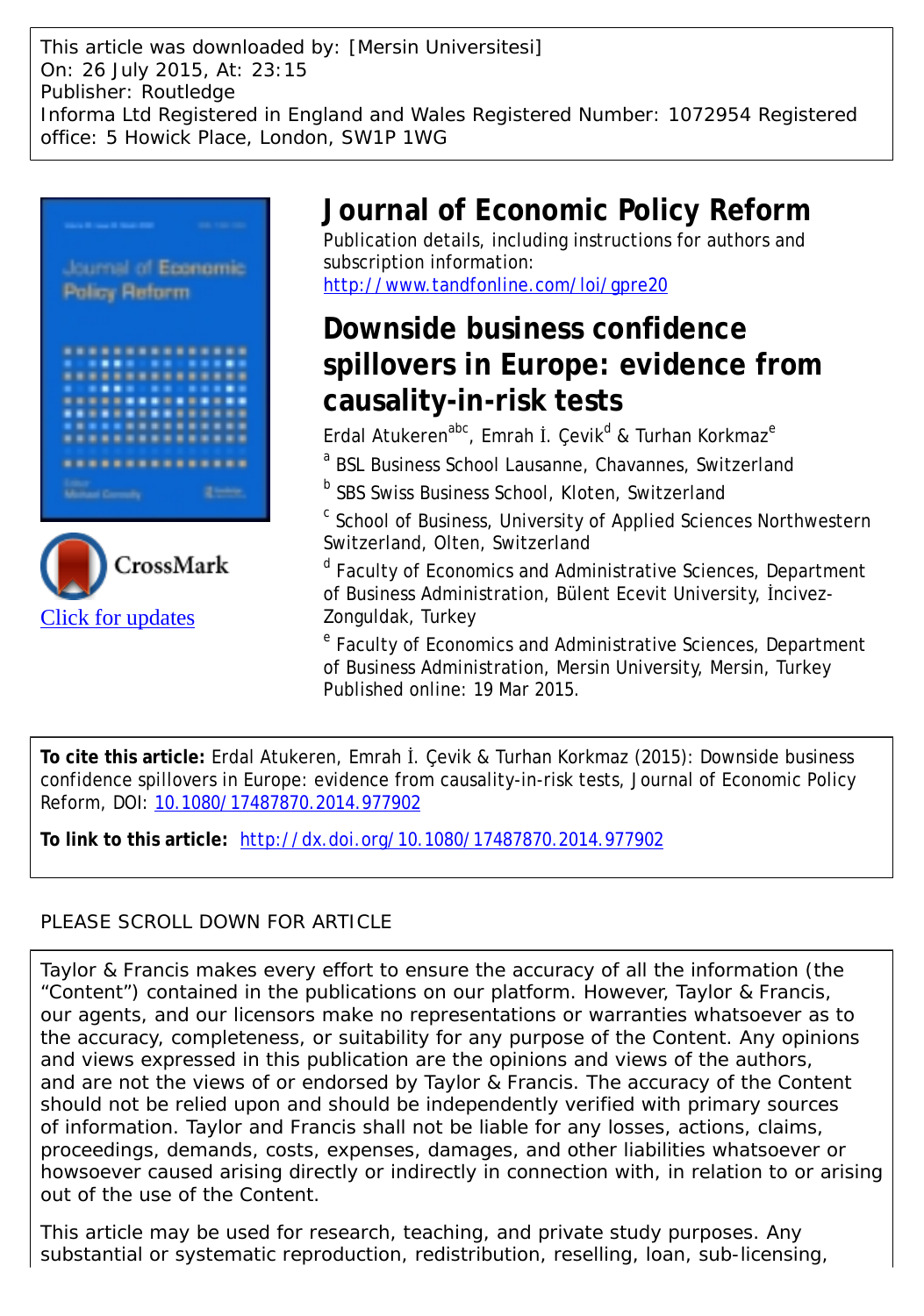systematic supply, or distribution in any form to anyone is expressly forbidden. Terms & Conditions of access and use can be found at [http://www.tandfonline.com/page/terms](http://www.tandfonline.com/page/terms-and-conditions)[and-conditions](http://www.tandfonline.com/page/terms-and-conditions)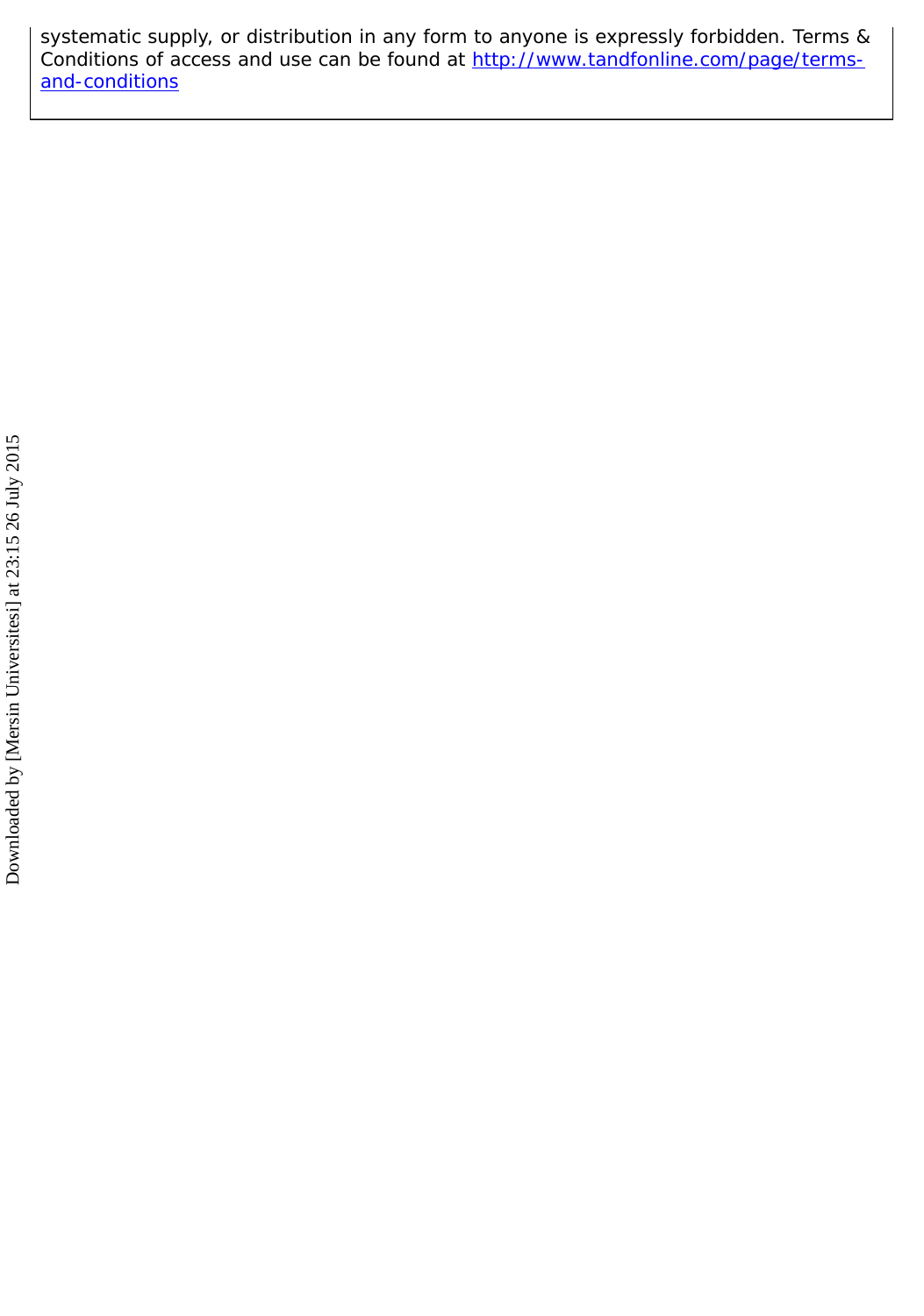# Downside business confidence spillovers in Europe: evidence from causality-in-risk tests

Erdal Atukeren<sup>a,b,c</sup>\*, Emrah İ. Çevik<sup>d</sup> and Turhan Korkmaz<sup>e</sup>

<sup>a</sup>BSL Business School Lausanne, Chavannes, Switzerland; <sup>b</sup>SBS Swiss Business School, Kloten, Switzerland; 'School of Business, University of Applied Sciences Northwestern Switzerland, Olten, Switzerland; <sup>d</sup>Faculty of Economics and Administrative Sciences, Department of Business Administration, Bülent Ecevit University, İncivez-Zonguldak, Turkey; <sup>e</sup>Faculty of Economics and Administrative Sciences, Department of Business Administration, Mersin University, Mersin,

Turkey

This paper employs Hong et al.'s (2009) extreme risk spillovers test to investigate the bilateral business confidence spillovers between Greece, Italy, Spain, Portugal, France, and Germany. After controlling for domestic economic developments in each country and common international factors, downside risk spillovers are detected as a causal feedback between Spain and Portugal and unilaterally from Spain to Italy. Extremely low business sentiments in France, Germany, and Greece are mostly due to the common adverse economic environment and to each country's own domestic economic developments.

Keywords: European economy; business confidence; downside risk; Granger-causality

JEL Codes: C32, E32, F44

### 1. Introduction

The future of Euro zone countries and the Euro itself has been increasingly questioned due to the structural fiscal problems and debt levels. Greece, Ireland, Italy, Portugal, and Spain made the earlier news headlines, but the weaknesses in other countries came increasingly to the surface. Earlier attempts through rescue packages did not solve the fiscal problems. The concerns over fiscal sustainability in Greece, for instance, were not calmed down and led to a government change in November 20[1](#page-17-0)1.<sup>1</sup> The economic crisis also led to the end of the Berlusconi era in Italy. The economic crisis reflects itself in the sovereign ratings of the European countries as well. Greece's long- and short-term foreign currency sovereign ratings, for instance, were rated as a "Selective Default, or SD" by the Standard and Poor's twice in [2](#page-17-0)012.<sup>2</sup> Other countries faced rating downgrades in January 2012 by the Standard and Poor's: Italy (from A to BBB+), Portugal (from BBB− to BB), Spain (from BBB+ to BBB−), and France (from AAA to AA+). Other rating agencies such as Moody's and Fitch also took similar actions.

The issue at large relates to two research avenues in the literature. The first is the business cycle synchronization across countries and the closely-related second one is the contagion channels of macroeconomic shocks across countries. The question of whether there is evidence of business cycle synchronization in Europe or amongst different countries led to many studies in the literature. It is generally found that there is some evidence for

<sup>\*</sup>Corresponding author. Email: [erdal.atukeren@bsl-lausanne.ch](mailto:erdal.atukeren@bsl-lausanne.ch)

<sup>© 2015</sup> Taylor & Francis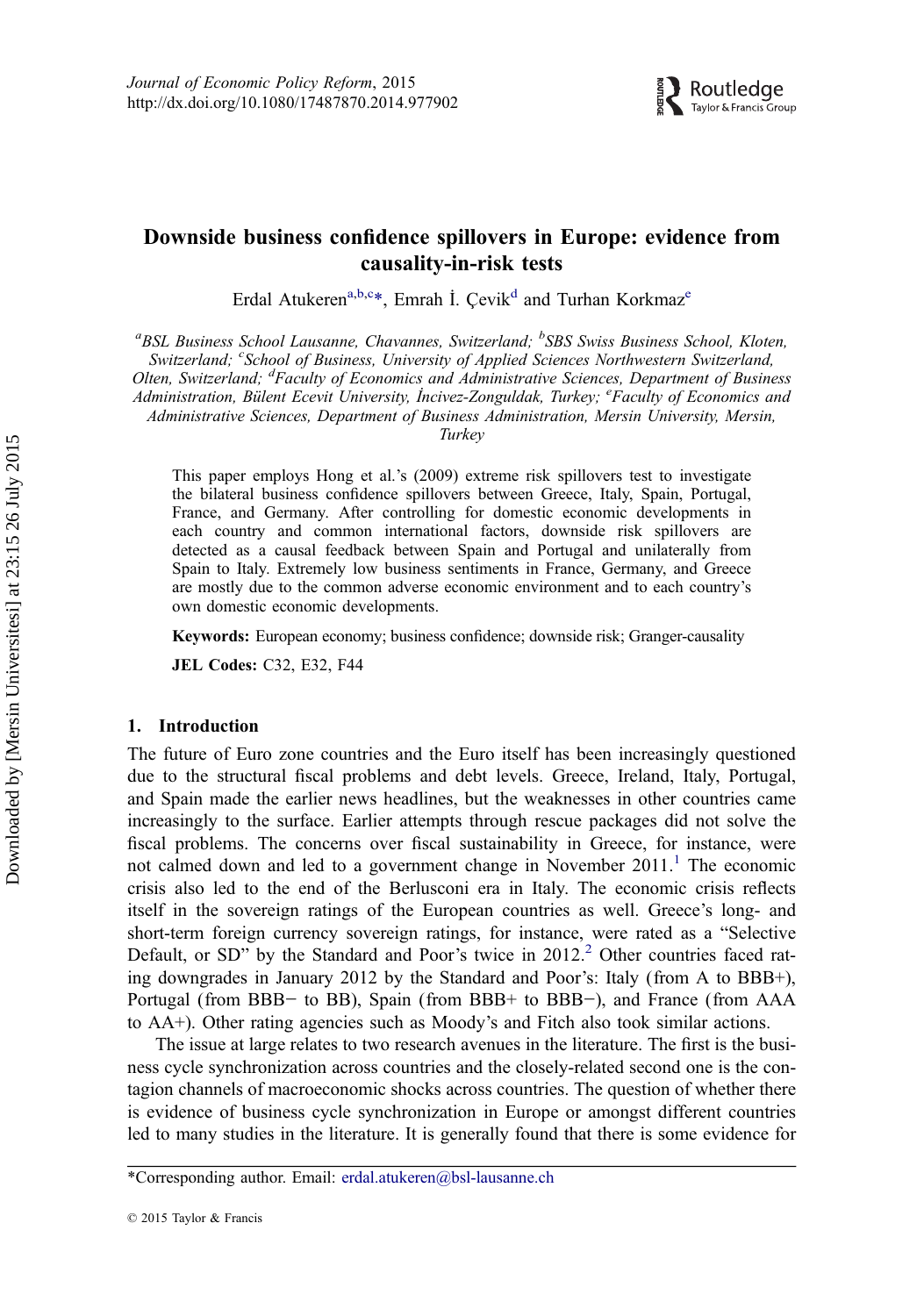the presence of country clusters that share common characteristics of business cycle movements (e.g. timing, duration, and amplitude). De Haan, Inklaar, and Jong-A-Pin [\(2008](#page-17-0)), Camacho, Perez-Quiros, and Saiz [\(2006](#page-17-0), [2008](#page-17-0)), Gouveia and Correia ([2008](#page-18-0)), Drake and Mills ([2010\)](#page-18-0), Papageorgiou, Michaelides, and Milios ([2010](#page-18-0)), Konstantakopoulou and Tsionas ([2011](#page-18-0)), Aguiar-Conraria and Soares ([2011](#page-17-0)), and Aguiar-Conraria, Martins, and Soares [\(2013](#page-17-0)) provide a review of the literature and empirical evidence on business cycle synchronization in Europe. Aguiar-Conraria, Martins, and Soares ([2013](#page-17-0)), for instance, analyze the business cycle synchronization by using economic sentiment index data for the Euro zone countries and find that the similarity and the synchronization of economic sentiments increased in Europe after the EMU.

Regarding the transmission channels of business cycles and economic shocks across countries, trade and capital flows, financial market linkages, common policies, and business and consumer confidence, spillovers are said to play the key roles. The literature reviewed in De Haan, Inklaar, and Jong-A-Pin [\(2008](#page-17-0)) cites the trade linkages as one of the most important business cycle transmission channels. However, at times of extreme economic and financial stress, such as the global financial crisis or the recent economic and fiscal crisis especially in the Southern European countries, the influence of the confidence factors in the transmission of shocks take a new and a higher dimension. Kappler's ([2011](#page-18-0)) estimates, for example, show that trade channel has low predictive power in explaining business cycle transmission amongst the Euro zone countries. Kappler ([2011](#page-18-0), 263) suggests that common factors including "… shared economic confidence and sentiment …" are more prominent factors in explaining business cycle comovements. An earlier work by Anderton, di Mauro, and Moneta [\(2004](#page-17-0)) also argues in favour of the increased importance of the confidence factors in business cycle spillovers during periods of financial crises. Accordingly, the confidence channels "… contain factors not necessarily included in the other factors that usually explain business cycle linkages … these factors are given various names, such as information 'cascades', 'fads', or 'herd' behaviour'' (Anderton, di Mauro, and Moneta [2004](#page-17-0), 46–47).<sup>[3](#page-17-0)</sup> These arguments suggest an asymmetric relationship in the transmission of business confidence spillovers across countries depending on the state of the economy.[4](#page-17-0)

This paper analyzes the pairwise causal relationships between the business confidence indicators of Greece, Italy, Spain, Portugal, Germany, and France for the period between January 1988 and September 2012. Except for Germany and France, these countries have experienced very high financial and economic pressure after the global financial crisis.<sup>[5](#page-17-0)</sup> Furthermore, we consider business confidence index (BCI) data for Germany and France because these countries have largest economy amongst the Euro zone countries. This is supported by the findings of Aguiar-Conraria, Martins, and Soares ([2013\)](#page-17-0) who find the presence of high correlations amongst economic sentiment index of Germany, France, and Euro zone countries. Hence, it can be said that these countries represent overall mood of the Euro zone.

Our empirical methodology is based on Hong, Liu, and Wang's ([2009\)](#page-18-0) extreme risk spillovers test. Hong, Liu, and Wang's [\(2009](#page-18-0)) test is also called the downside risk Granger-causality test or the Granger-causality-in-risk test. Hong, Liu, and Wang's [\(2009](#page-18-0)) test employs the value-at-risk (VaR) approach to determine the extreme risk periods in the sample and then examines the nature of the (Granger-) causal relationships between the variables of interest in those periods. The essence of the test is that there might be asymmetric causal relationships at work in periods of high economic or financial stress (downside risk) compared to the normal or more optimistic times. In other words, the traditional symmetric causality tests provide an aggregate outcome for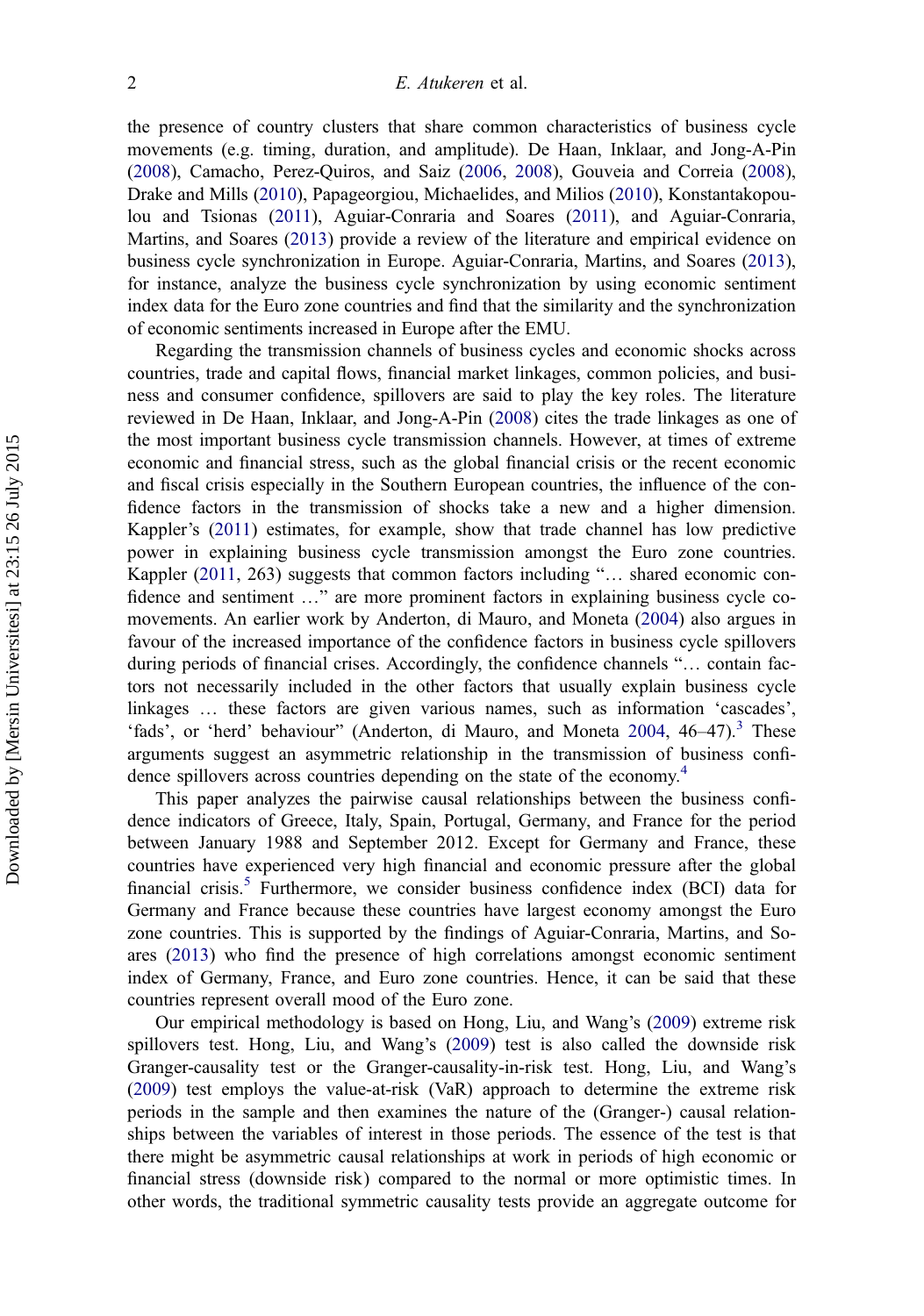the causal relationships that exist in both good times and bad. It might be that the business confidence channel becomes less important in normal and good times in explaining the economic developments in other countries. There might be a more pronounced spillover effect from the deterioration of business sentiment in one country to the business sentiment in another country in times of crisis. If that effect weakens or disappears in non-crisis times, the tests that include both non-crisis and crisis episodes may not detect a causal relationship in the overall time span. Hence, it is possible that the business confidence channel may not be as important as the other channels of business cycle transmission under normal times; but manifests itself more strongly under times of extreme economic stress. Hence, the downside-risk Granger-causality notion is better-suited to the study of the causal links in the transmission of pessimistic business sentiments between Greece, Italy, Portugal, Spain, and two of the major EU countries, namely, Germany and France since the outlook for the euro and the EU, in general, is rather sensitive to the news on economic and fiscal developments in a number of countries, such as Greece, Italy, Portugal, and Spain. To the best of our knowledge, this study is the first one to make extreme business confidence risk spillovers inference or the causality-in-risk tests for the business confidence spillovers in Europe. Our study also shows the differences that can arise from the use of linear Granger-causality tests that combine high, normal, and low business sentiments period in the sample vs. the downside-risk version, which focuses only on the periods with extremely low levels of business confidence.

The rest of the paper is organized as follows. In Section 2, we discuss the ideas behind and the methodological aspects of the econometric methods used in our study. In Section [3](#page-7-0), we present the estimates from the causality-in-risk tests. Section [4](#page-16-0) concludes.

## 2. Hong, Liu, and Wang's ([2009\)](#page-18-0) Granger-causality-in-risk test

Hong, Liu, and Wang ([2009\)](#page-18-0) indicate that although volatility spillover effects are important in financial risk management, they can only adequately represent small risk in practice. In addition, volatility alone cannot satisfactorily capture risk in scenarios of occasionally occurring extreme market movements. In this context, Longin ([2000\)](#page-18-0) and Bali [\(2000](#page-17-0)) show that when volatility in the financial market increase, volatility estimates, which are derived from general asset, return distributions cannot adequately serve as a measure of market risks in those high stress periods. Moreover, Hong, Li, and Zhao [\(2004](#page-18-0), [2007](#page-18-0)) point out that volatility includes both gains and losses in a symmetric way; however financial risk is only clearly related to losses but not gains. In view of these, Hong, Liu, and Wang ([2009\)](#page-18-0) propose a test procedure to examine the presence of causal links for the downside risk between financial returns series. The test is also called as "Granger causality in risk". Hong, Liu, and Wang ([2009\)](#page-18-0) indicate that the application of the test procedure is not limited to financial markets and financial positions but it can also be used in macroeconomic analysis such as international business cycles transmission. Lee and Yang ([2012\)](#page-18-0), for instance, employ the Grangercausality-in-risk test to investigate the money-income causality for the US.

The test methodology proposed by Hong, Liu, and Wang ([2009\)](#page-18-0) is closely related to extreme downside behaviour of the series that is determined by calculating the lefttail probabilities. Therefore, it requires the estimation of the time-varying Value at Risk (VaR) for each series (i.e. BCI in our case) first. Subsequently, the presence of downside causal links between series can be examined.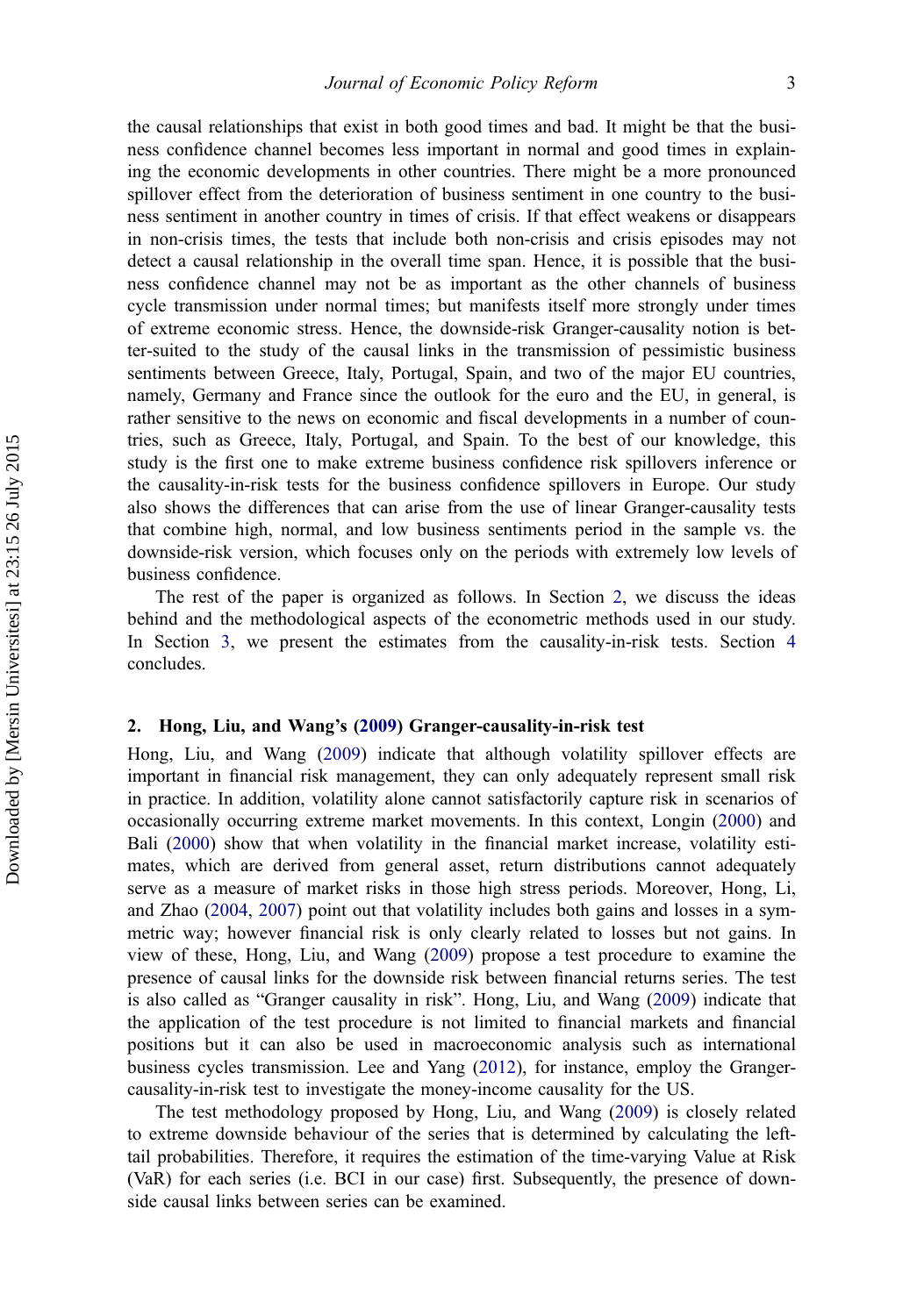#### 4 E. Atukeren et al.

In essence, the VaR model provides a quantitative measure of loss on a portfolio given in a time period and a confidence level for market risk. In other words, it can be said that VaR shows the maximum amount that can be lost over a given period of time with a given confidence level. Specifically, at the given confidence level of  $1 - \alpha$ , where  $\alpha \in (0, 1)$  and given the time horizon  $\tau$ , VaR is the maximum amount that can be lost with a probability of  $\alpha$  and hence, VaR implies the negative  $\alpha$ -quantile of conditional probability distribution of a time series. Therefore, VaR can be formulated as  $V_t \equiv V(I_{t-1}, \alpha)$  that is the negative  $\alpha$ -quantile of conditional probability distribution<br>of a time series Y which satisfies the following equation: of a time series  $Y_t$  which satisfies the following equation:

$$
P(Y_t < -V_t | I_{t-1}) = \alpha \tag{1}
$$

where  $I_{t-1} \equiv$ <br>commonly us  ${Y_{t-1}, Y_{t-2}, ...}$  is the information set available at time  $t-1$ . In practice, commonly used levels for  $\alpha$  are 5 and 1%.

There is an extensive literature on how to estimate the time-varying VaR, including the variance–covariance method, the historical simulation approach, and Monte Carlo simulation approaches. Fan et al. [\(2008](#page-18-0)) note that the most common estimation approaches are parametric, such as the GARCH model and the RiskMetrics methodology. In Fan et al. ([2008\)](#page-18-0), the GARCH modelling approach his used while Liu et al. [\(2008](#page-18-0)) consider both the threshold GARCH (TGARCH) and GARCH models to examine the presence of downside Granger- causality between series.

We follow Fan et al. ([2008\)](#page-18-0) and Liu et al. ([2008\)](#page-18-0) and employ the following GARCH model that uses the generalized error distribution (GED) for the error term<sup>[6](#page-17-0)</sup>:

$$
\Delta \text{BCI}_{t} = \mu + \sum_{i=1}^{k} \rho_{i} \Delta \text{BCI}_{t-i} + \varepsilon_{t}
$$
  
\n
$$
\sigma_{t}^{2} = \omega + \alpha \varepsilon_{t-i}^{2} + \beta \sigma_{t-1}^{2}
$$
\n(2)

In Equation (2),  $\triangle BCI_t$  indicates the first difference of the logarithm of BCI<sup>[7](#page-17-0)</sup> and  $\varepsilon_t$  is an error term that follows a GED distribution. In the GARCH model, when  $\omega > 0$ ,  $\alpha$ and  $\beta \geq 0$ , the positive conditional variance condition is satisfied.

A common problem in investigating the causal interrelationships is the possibility of obtaining spurious results due to the effects of common and third factors or because there are confounding variables. We address this problem by controlling for the influence of the domestic real economic and monetary developments (e.g. industrial production and inflation) as well the possible common international influences (e.g. business confidence developments in the US and in the EU). Sensier et al. ([2004\)](#page-18-0), for instance, provide evidence on the influence of domestic and international variables on business cycles in Europe. Removing the possible common influences and confounding factors is important since there might be no or little confidence spillover effects left after these factors are controlled for. At times of economic and financial stress, however, business confidence spillovers might more strongly come into play and become independently significant channels of shock transmission.

We estimate the following GARCH model to take into account the common external effects and domestic real and monetary developments:

$$
\Delta \text{BCI}_{lt} = \mu + \sum_{i=1}^{k} \rho_i \Delta \text{BCI}_{lt-i} + \delta_1 \text{INF}_{l,t-1} + \delta_2 \text{GIP}_{l,t-1} + \delta_3 \Delta \text{BCI}_{Europe,t-1} + \delta_4 \Delta \text{BCI}_{US,t-1} + \varepsilon_{lt} \sigma_{lt}^2 = \omega + \alpha \varepsilon_{lt-i}^2 + \beta \sigma_{lt-1}^2
$$
\n(3)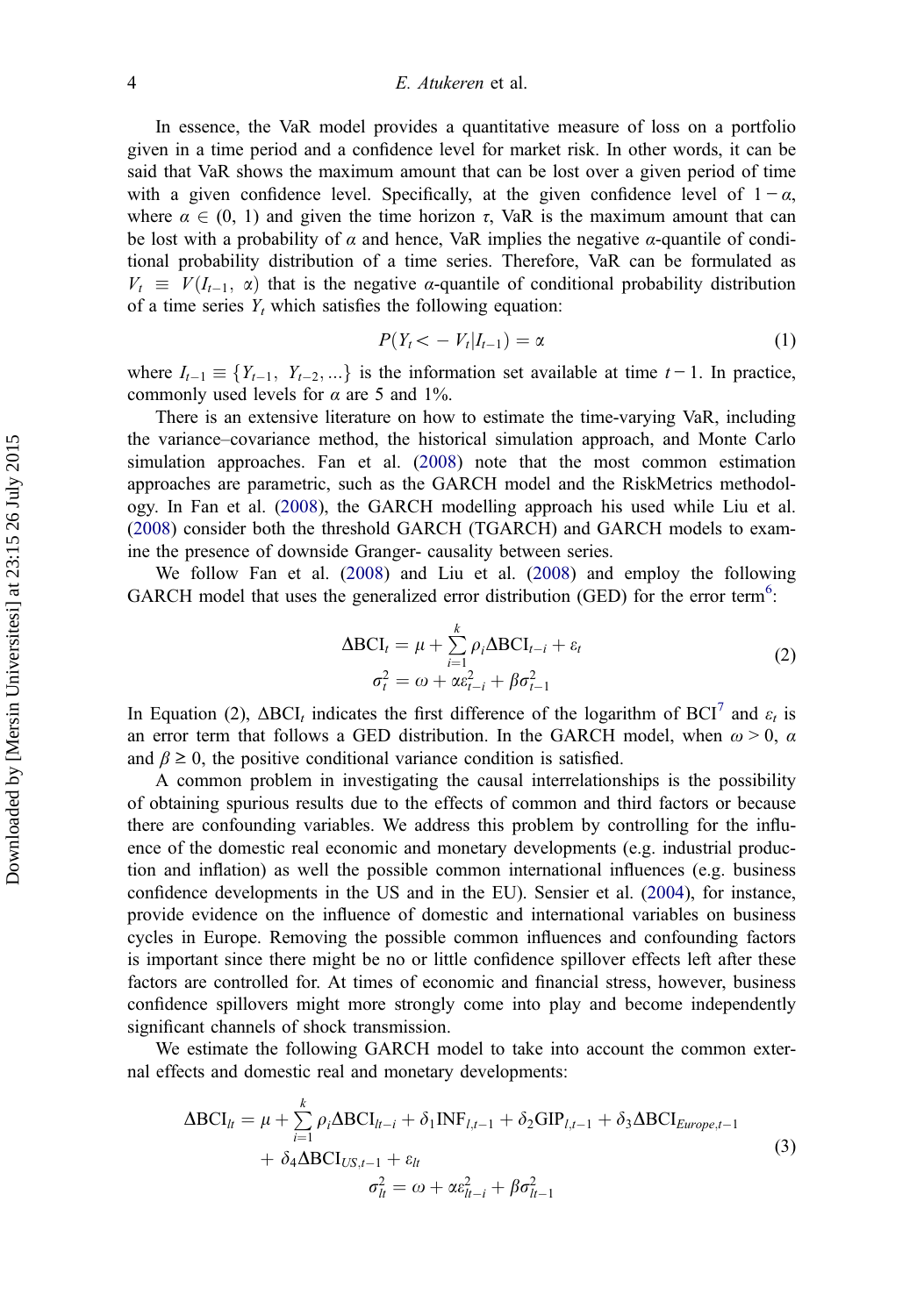where  $\Delta BCI_{i,t}$  is first difference of the logarithm of the BCI for country l in the sample, and  $INF<sub>l,t-1</sub>$  and  $GIP<sub>l,t-1</sub>$  indicate the monthly inflation rate and the monthly growth rate of the industrial production index, respectively, in country l. The GARCH model in Equation (3) is a modified version of Bollerslev (1986) and includes common and third factor in the mean equation of GARCH model.

Hong, Liu, and Wang ([2009\)](#page-18-0) state the null and alternative hypotheses to test for one-way downside Granger-causality between business confidence indices as follows:

$$
H_0: P(Y_{1t} < -V_{1t} | I_{1(t-1)}) = P(Y_{1t} < -V_{1t} | I_{t-1})
$$
\n
$$
H_1: P(Y_{1t} < -V_{1t} | I_{1(t-1)}) \neq P(Y_{1t} < -V_{1t} | I_{t-1})
$$

where  $I_{t-1} \equiv (I_{1(t-1)}, I_{2(t-1)}), I_{1(t-1)} = \{Y_{1(t-1)}, \ldots Y_{11}\}, I_{2(t-1)} = \{Y_{2(t-1)}, \ldots Y_{22}\}$  and<br>the null hypothesis suggests that the time series  $Y_{\lambda}$ , does not Granger cause the time the null hypothesis suggests that the time series  ${Y_{2t}}$  does not Granger cause the time series  ${Y_{1t}}$  in risk at a given  $\alpha$  level with respect to  $I_{t-1}$ . On the other hand, the alternative hypothesis indicates the presence of Granger-causality running from the time series  ${Y_{2t}}$  to the time series  ${Y_{1t}}$  in risk at a given level of  $\alpha$  with respect to  $I_{t-1}$ . Then, the downside risk indicator used in testing for Granger-causality can be defined as follows:

$$
Z_{lt} \equiv \mathbf{1}(Y_{lt} < -V_{lt}), \quad l = 1, 2, \dots \tag{4}
$$

where  $1(.)$  is the indicator function and  $Z<sub>l</sub>$  takes value 1 when actual loss exceeds VaR and takes value 0 otherwise. In this context, we can restate the null and alternative hypotheses for the downside indicator as the following:

$$
H_0: P(Z_{1t}|I_{1(t-1)}) = P(Z_{1t}|I_{t-1})
$$
  

$$
H_1: P(Z_{1t}|I_{1(t-1)}) \neq P(Z_{1t}|I_{t-1})
$$

Note that the downside Granger-causality between  ${Y_{1t}}$  and  ${Y_{2t}}$  can be considered as Granger-causality-in-mean between  ${Z_{1t}}$  and  ${Z_{2t}}$ . If we assume to have a random sample for  ${Y_{1t}}$  and  ${Y_{2t}}$  of size T and given the estimator  $\hat{\beta}_t$ , the estimates of the downside risk indicator can be obtained from:

$$
\hat{Z}_{lt} \equiv Z_{lt} \left(\hat{\beta}_l\right), \quad l = 1, 2, \dots \tag{5}
$$

where  $\hat{Z}_{lt}(\hat{\beta}_l)$ where  $\hat{Z}_{lt}(\hat{\beta}_l) \equiv \mathbf{1}[Y_{lt} < -V_{lt}(\hat{\beta}_l)].$  Then the sample cross-covariance function between  $\hat{Z}_{1t}$  and  $\hat{Z}_{2t}$  can be defined as:

$$
\hat{C}(j) = \begin{cases}\nT^{-1} \sum_{t=1+j}^{T} (\hat{Z}_{1t} - \hat{\alpha}_{1}) (\hat{Z}_{2(t-j)} - \hat{\alpha}_{2}), & 0 \leq j \leq T - 1 \\
T^{-1} \sum_{t=1-j}^{T} (\hat{Z}_{1(t+j)} - \hat{\alpha}_{1}) (\hat{Z}_{2t} - \hat{\alpha}_{2}), & 1 - T \leq j \leq 0\n\end{cases}
$$
\n(6)

where  $\hat{\alpha}_1 \equiv T^{-1} \sum_{t=1}^T \hat{Z}_{lt}$ . The sample cross-correlation between  $\hat{Z}_{lt}$  and  $\hat{Z}_{2t}$  is given by

$$
\hat{\rho}^2(j) \equiv \hat{C}(j)/\hat{S}_1 \hat{S}_2, \quad j = 0, \pm 1, ..., \pm (T - 1)
$$
\n(7)

where  $\hat{S}_l = \hat{\alpha}_l(1 - \hat{\alpha}_l)$  is the sample variance of  $\hat{Z}_{lt}$ . Then, the  $Q_1$ -statistic for the downside causality test is defined as:

$$
Q_1(M) = \frac{T \sum_{j=1}^{T-1} k^2 \left(\frac{j}{M}\right) \hat{\rho}^2(j) - C_{1T}(M)}{\sqrt{2D_{1T}(M)}}
$$
(8)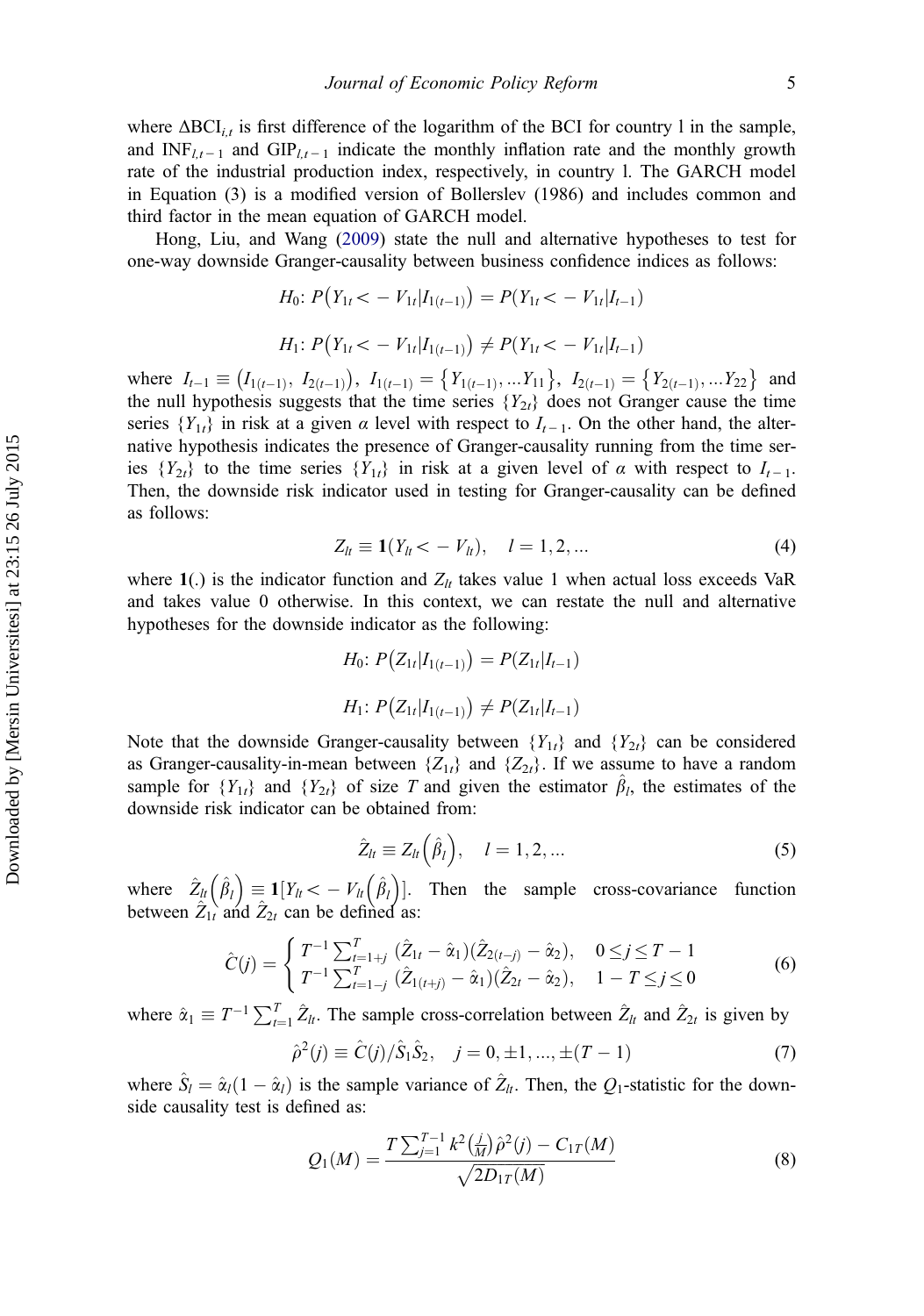<span id="page-7-0"></span>where the terms  $C_{1T}(M)$  and  $D_{1T}(M)$  are obtained from:

$$
C_{1T}(M) = \sum_{j=1}^{T-1} (1 - j/T)k^2 \ (j/M)
$$
  

$$
D_{1T}(M) = 2 \sum_{j=1}^{T-1} (1 - j/T) \{1 - (j+1)/T\} k^4 \ (j/M)
$$
 (9)

where M is a predetermined lag order and  $k(i/M)$  is a weight function. Hong, Liu, and Wang ([2009\)](#page-18-0) show that non-uniform weighting method (such as Bartlett, Daniell, Parzen, and Quadratic-Spectral kernel) outperforms in the Monte Carlo simulation and hence we use the Daniell kernel  $k_D = \frac{\sin(\pi z)}{\pi z}$  as the weighting method in this study.

In addition, Hong, Liu, and Wang  $(2009)$  $(2009)$  develop another statistic, the  $Q<sub>2</sub>$ -statistic, for testing the presence of contemporaneous downside causal link between the series that is obtained similarly by using the indicator variables  $\hat{Z}_{1t}$  and  $\hat{Z}_{2t}$  in Equation (5). The  $Q_2$ -statistic is formulated as follows:

$$
Q_2(M) \equiv \frac{T \sum_{|j|=1}^{T-1} k^2 \left(\frac{j}{M}\right) \hat{\rho}^2(j) - C_{2T}(M)}{\sqrt{2D_{2T}(M)}}
$$
(10)

where  $C_{2T}(M)$  and  $D_{2T}(M)$  are the centering and scaling factors;

$$
C_{2T}(M) = \sum_{|j|=1}^{T-1} (1 - |j|/T)k^2 \ (j/M)
$$
  

$$
D_{2T}(M) = 2[1 + \hat{\rho}^4 \ (0)] \sum_{j=1}^{T-1} (1 - |j|/T) \{1 - (|j| + 1)/T\} k^4 \ (j/M)
$$
 (11)

The  $Q_1$  and  $Q_2$  statistics in testing for downside Granger-causality are one-sided. Therefore, the upper-tailed normal distribution critical values should be used, for which the asymptotic critical value at the 5% level is 1.645. If the computed  $Q_1$  (or  $Q_2$ ) statistic is larger than the asymptotic critical value at the desired confidence level, then the null hypothesis of "no downside causality" at all lags is rejected.

#### 3. Data and empirical results

## 3.1. Data description and preliminary analysis

We use monthly data on business confidence indices for the period from January 1988 to September 2012 for six EU countries, namely, Greece, Italy, Portugal, Spain, France, and Germany. A common problem in investigating the causal interrelationships is the possibility of obtaining spurious results due to the effects of common and third factors or because there are confounding variables. This is important since a spurious causal relationship between two variables,  $X$  and  $Y$ , can arise when a common and third factor, Z, that causes both X and Y is not included in the model (Hsiao [1982](#page-18-0)). We address this problem in line with Anderton, di Mauro, and Moneta [\(2004](#page-17-0)) and Fei ([2011](#page-18-0)) by controlling for the influence of the domestic real economic and monetary developments (e.g. industrial production and inflation) as well as for the possible common international influences (e.g. business confidence developments in the US and in the EU in general). All data are taken from the OECD's main economic indicators databases.

The descriptive statistics are presented in Table [1.](#page-8-0) The means of the first differences of all BCI series are found to be negative. All series show evidence of strong negative skewness and excess kurtosis which indicate that they are leptokurtic. The Jarque-Bera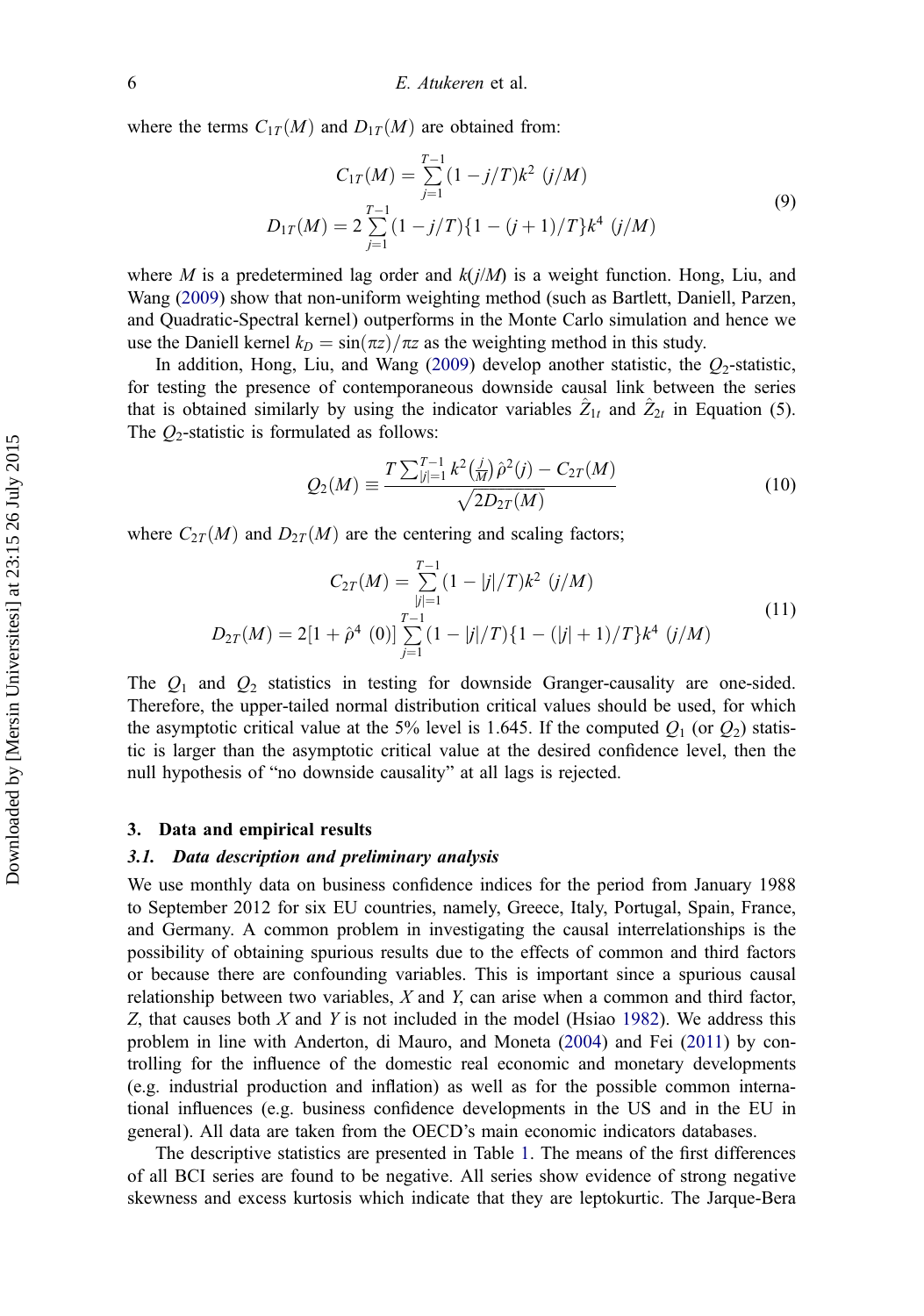<span id="page-8-0"></span>normality test also rejects the normality for the first differences of all BCI series. The Ljung–Box Q statistic indicates the presence of serial correlation in the first differences and the squared first differences of all BCI series. Finally, all series are found to be stationary upon testing for the presence of unit roots by means of the augmented Dickey– Fuller (ADF), Phillips–Perron (PP), and the Kwiatkowski, Phillips, Schmidt and Shin (KPSS) unit root tests.

The preliminary analysis of data indicates the presence of ARCH effects in the business confidence indices. Hence, we estimate the GARCH models to determine the standardized residuals and the time-varying VaR series for testing the presence of causal relationships amongst business confidence indices. In choosing the appropriate GARCH model, we estimate various models and compare their likelihood ratios. We use the Akaike information criterion in selecting the number of autoregressive parameters in the ARMA models. We find that the GARCH (1,1) model is adequate to describe time series behaviour of the data during the sample period.

Table [2](#page-9-0) presents the maximum likelihood estimates of the AR-GARCH model results. Note that we estimate two different GARCH models for each BCI series – with and without accounting for the effects of common and third factors.

The results in Table [2](#page-9-0) suggest that BCI series are significantly affected by the common and third factors. Specifically, the developments in the business sentiments for the Euro area are found to be statistically significant at the 5% level in all cases. In addition, the US BCI variable is statistically significant at conventional significance levels for all countries except for France and Spain. On the other hand, country specific factors are not found to be statistically significant except for France and Italy where the growth rate of industrial production significantly affects business confidence. Furthermore, the log-likelihood values for the GARCH models with common and third factors are found to be higher than the GARCH models without common and third factors. These findings indicate that the common and third factors increase the explanatory power of the GARCH model.

|                      | France      | Germany     | Greece      | Italy       | Portugal    | Spain       |
|----------------------|-------------|-------------|-------------|-------------|-------------|-------------|
| N                    | 297         | 297         | 297         | 297         | 297         | 297         |
| Mean $(\times 10^4)$ | $-0.521$    | $-0.252$    | $-0.903$    | $-0.854$    | $-1.410$    | $-0.618$    |
| Std. Dev.            | 0.0017      | 0.0023      | 0.0023      | 0.0018      | 0.0020      | 0.0015      |
| <b>Skewness</b>      | $-0.329$    | $-0.953$    | $-1.009$    | $-0.435$    | $-0.834$    | $-0.184$    |
| Kurtosis             | 3.853       | 5.434       | 5.566       | 3.460       | 6.799       | 3.828       |
| Jarque-Bera          | 14.369      | 118.248     | 131.862     | 11.993      | 213.035     | 10.160      |
|                      | [0.001]     | [0.000]     | [0.000]     | [0.002]     | [0.000]     | [0.006]     |
| ARCH(5)              | 234.98      | 617.63      | 161.40      | 150.13      | 208.80      | 160.39      |
|                      | [0.000]     | [0.000]     | [0.000]     | [0.000]     | [0.000]     | [0.000]     |
| Q(20)                | 80.817      | 1022.6      | 296.98      | 769.58      | 697.96      | 962.81      |
|                      | [0.476]     | [0.000]     | [0.000]     | [0.000]     | [0.000]     | [0.000]     |
| $Q_s(20)$            | 299.315     | 412.261     | 372.72      | 290.50      | 290.29      | 410.19      |
|                      | [0.000]     | [0.000]     | [0.000]     | [0.000]     | [0.000]     | [0.000]     |
| ADF                  | $-5.479***$ | $-4.742***$ | $-7.137***$ | $-4.797***$ | $-5.627***$ | $-4.626***$ |
| PP.                  | $-4.170***$ | $-4.246***$ | $-4.352***$ | $-4.578***$ | $-4.172***$ | $-4.626***$ |
| <b>KPSS</b>          | $0.030***$  | $0.028***$  | $0.121***$  | $0.036***$  | $0.034***$  | $0.044***$  |

Table 1. Descriptive statistics for first differences of BCI series.

Notes: The figures in square brackets show the probability (p-values) of rejecting the null hypothesis. ARCH (5) indicates LM conditional variance test.  $Q(20)$  and  $Q<sub>s</sub>(20)$  indicate Ljung–Box serial correlation test for return and squared return series, respectively.

\*\*\*The series in question is stationary at the 1% significance level.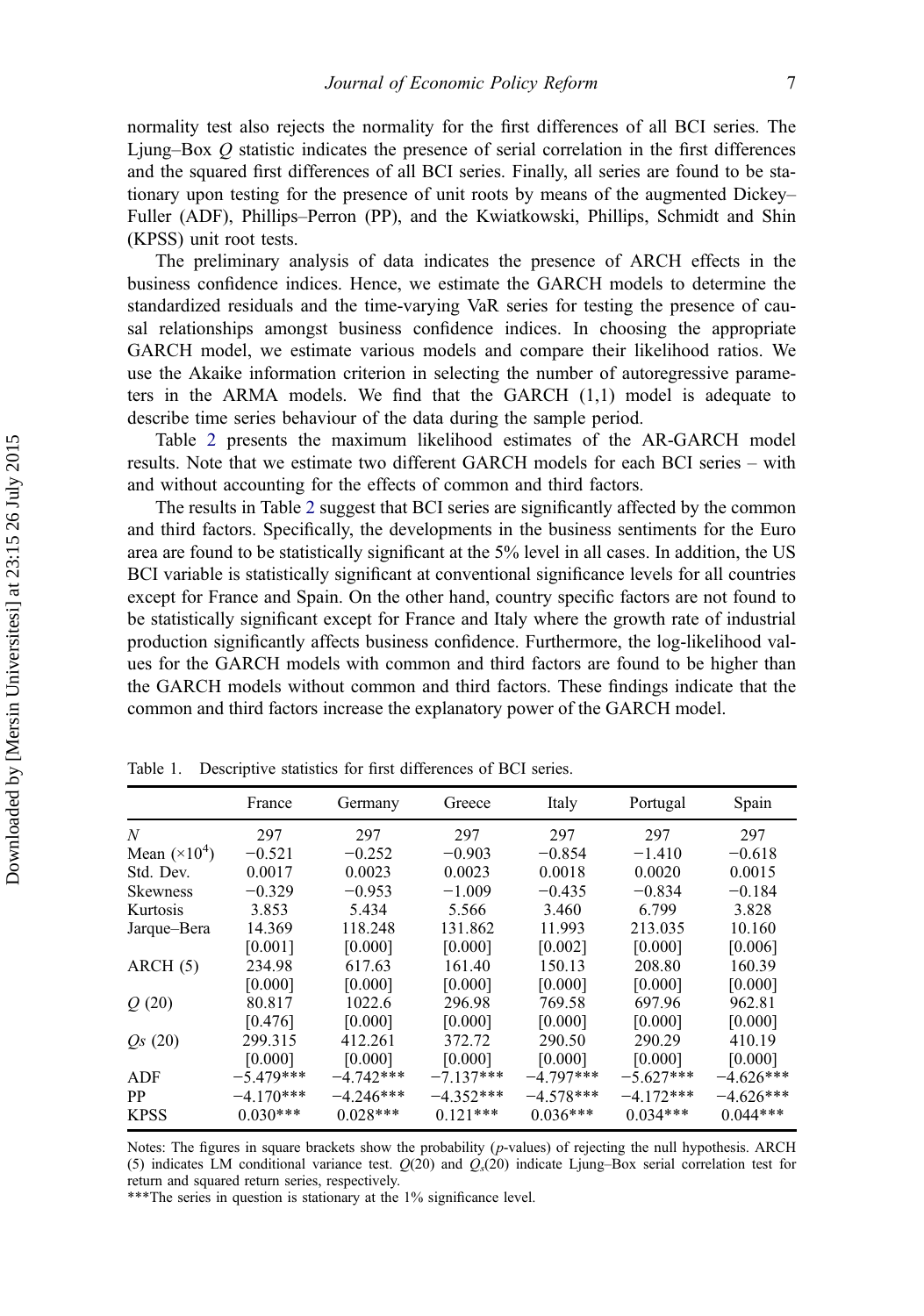|                           |                                                                    |                                                 |                     | Common and third factors are ignored              |                                                                       |                                                                   |                                                            |                                    | Common and third factors are accounted for                                                                                                                                        |                                                           |                                                                        |                                                             |
|---------------------------|--------------------------------------------------------------------|-------------------------------------------------|---------------------|---------------------------------------------------|-----------------------------------------------------------------------|-------------------------------------------------------------------|------------------------------------------------------------|------------------------------------|-----------------------------------------------------------------------------------------------------------------------------------------------------------------------------------|-----------------------------------------------------------|------------------------------------------------------------------------|-------------------------------------------------------------|
| Parameters                | France                                                             | Germany                                         | Greece              | Italy                                             | Portugal                                                              | Spain                                                             | France                                                     | Gernary                            | Greece                                                                                                                                                                            | Italy                                                     | Portuga                                                                | Spain                                                       |
| Mean equation             |                                                                    |                                                 |                     |                                                   |                                                                       |                                                                   |                                                            |                                    |                                                                                                                                                                                   |                                                           |                                                                        |                                                             |
| $u(x)0^{4}$               |                                                                    |                                                 | 1.000               |                                                   | $-0.960$                                                              |                                                                   | 0.099                                                      |                                    | 0.210                                                                                                                                                                             | 0.100                                                     |                                                                        | 0.490                                                       |
|                           |                                                                    |                                                 | $1.428***$          | $-1.140$<br>1.547***<br>-1.014***                 | $1.318***$<br>-0.653***                                               |                                                                   |                                                            | $0.120$<br>$1.511***$              | $1.389***$                                                                                                                                                                        | $1.184***$                                                | $-1.740$<br>1.152***<br>0.590***                                       | $1.084***$                                                  |
|                           |                                                                    |                                                 | $-0.990**$          |                                                   |                                                                       |                                                                   | $1.227***$<br>-0.793***                                    | $-0.850***$                        |                                                                                                                                                                                   | $-0.706***$                                               |                                                                        | $-0.594***$                                                 |
|                           |                                                                    | $-0.790$<br>1.812***<br>-1.59***<br>-1.59***    | $0.325***$          |                                                   | $0.161***$                                                            |                                                                   |                                                            | $0.236***$                         |                                                                                                                                                                                   | $0.222***$                                                | 0.088                                                                  |                                                             |
|                           | $-1.240$<br>$1.574***$<br>$-1.049***$<br>$0.537***$<br>$-0.176***$ |                                                 |                     | $0.469***$<br>-0.117**                            |                                                                       | $-0.560$<br>$1.326***$<br>$-0.728***$<br>$0.379***$<br>$-0.123**$ | $0.386***$<br>-0.139**                                     |                                    | $-1.092***$<br>0.502***<br>-0.159***<br>-0.007                                                                                                                                    |                                                           |                                                                        | $0.304***$<br>-0.126**<br>-0.026<br>0.001                   |
|                           |                                                                    |                                                 |                     |                                                   |                                                                       |                                                                   | $-0.010$                                                   | $-0.005$                           |                                                                                                                                                                                   | $-0.020$                                                  | 0.014                                                                  |                                                             |
|                           |                                                                    |                                                 |                     |                                                   |                                                                       |                                                                   | $0.003***$                                                 | $-0.0005$                          | $-0.00004$                                                                                                                                                                        | $-0.007**$                                                | 0.0004                                                                 |                                                             |
|                           |                                                                    |                                                 |                     |                                                   |                                                                       |                                                                   | $0.686***$                                                 | $0.509**$                          |                                                                                                                                                                                   |                                                           |                                                                        |                                                             |
|                           |                                                                    |                                                 |                     |                                                   |                                                                       |                                                                   | 0.020                                                      | $0.071**$                          | $0.561***$<br>$0.101*$                                                                                                                                                            | $0.705***$<br>$0.072***$                                  | $0.606***$<br>$0.131***$                                               | $0.571***$<br>$0.024$                                       |
| Variance equation         |                                                                    |                                                 |                     |                                                   |                                                                       |                                                                   |                                                            |                                    |                                                                                                                                                                                   |                                                           |                                                                        |                                                             |
| $\omega($ × $10^{\circ})$ | 0.028                                                              |                                                 | $0.493*$            | 0.068                                             |                                                                       | $0.034*$                                                          |                                                            | $0.022*$                           |                                                                                                                                                                                   |                                                           | $0.093**$                                                              |                                                             |
|                           | 0.030                                                              | $0.032**$<br>0.151 **<br>0.711 ***<br>1.987 *** |                     |                                                   | $0.120**$<br>0.144**                                                  |                                                                   | $0.024*$<br>0.059                                          |                                    | $0.461*$<br>$0.126$<br>$0.363$                                                                                                                                                    | $\begin{array}{c} 0.024 \\ 0.046 \\ 0.888*** \end{array}$ |                                                                        | $0.042$<br>0.058*<br>0.817***<br>1.808***                   |
|                           | $0.880***$                                                         |                                                 | 0.131<br>0.405      | $0.077$<br>0.769*                                 | $0.699***$                                                            |                                                                   |                                                            | $0.096***$<br>0.798***             |                                                                                                                                                                                   |                                                           | $0.154***$<br>$0.706***$                                               |                                                             |
|                           | $1.475***$                                                         |                                                 | $1.945***$          | $1.494***$                                        | 1.646***                                                              | $\frac{0.043}{0.872***}$<br>1.911***                              | $0.844***$<br>1.705***                                     | $1.807***$                         | $1.646***$                                                                                                                                                                        | $1.752***$                                                | $1.863***$                                                             |                                                             |
| -Likelihood               | 808.966                                                            | 859.034                                         | 624.583             | 757.551                                           | 684.335                                                               | 768.964                                                           | 833.834                                                    | 860.829                            | 644.970                                                                                                                                                                           | 776.669                                                   |                                                                        |                                                             |
| (20)                      | 16.581                                                             |                                                 | 19.719              | 15.152                                            |                                                                       |                                                                   |                                                            |                                    | 11.106                                                                                                                                                                            | 15.007                                                    |                                                                        |                                                             |
|                           | $[0.413]$<br>15.119                                                |                                                 |                     |                                                   | $\begin{array}{c} 25.812 \\ \left[0.077\right] \\ 15.403 \end{array}$ | $\begin{bmatrix} 0.010 \\ 25.648 \end{bmatrix}$                   | $\begin{array}{c} 18.342 \\ 0.304 ] \\ 29.305 \end{array}$ | $14.428$<br>$[0.636]$<br>$[3.213]$ |                                                                                                                                                                                   |                                                           | $\begin{array}{r} (698.213 \\ 21.867 \\ [0.189] \\ 18.421 \end{array}$ |                                                             |
| $Q_s(20)$                 |                                                                    |                                                 | $[0.288]$<br>17.931 | ${\begin{bmatrix} 0.513 \\ 13.835 \end{bmatrix}}$ |                                                                       |                                                                   |                                                            |                                    | $[0.802]$<br>18.685                                                                                                                                                               | $[0.595]$<br>15.971                                       |                                                                        |                                                             |
|                           | [0.653]                                                            | 21.313<br>[0.212]<br>15.996<br>[0.592]          | [0.460]             | [0.739]                                           | [0.634]                                                               | [0.108]                                                           | [0.044]                                                    | [0.778]                            | [0.414]                                                                                                                                                                           | [0.594]                                                   | [0.428]                                                                | 787.439<br>26.314<br>26.314<br>10.049]<br>22.523<br>10.209] |
|                           |                                                                    |                                                 |                     |                                                   |                                                                       |                                                                   |                                                            |                                    | Notes: The figures in square brackets show the p-values. v indicates GED. $Q(20)$ and $Q_2(20)$ indicates Ljung-Box serial correlation test for BCI series and squared BCI series |                                                           |                                                                        |                                                             |

Table 2. GARCH model results. Table 2. GARCH model results.

 $*$  \*

respectively.<br>
\*, \*\* and \*\*\* Significance at the 10, 5 and 1% level respectively. respectively.

\*, \*\* and \*\*\*Significance at the 10, 5 and 1% level respectively.

Ī

Downloaded by [Mersin Universitesi] at 23:15 26 July 2015

Downloaded by [Mersin Universitesi] at 23:15 26 July 2015

# <span id="page-9-0"></span>8 E. Atukeren et al.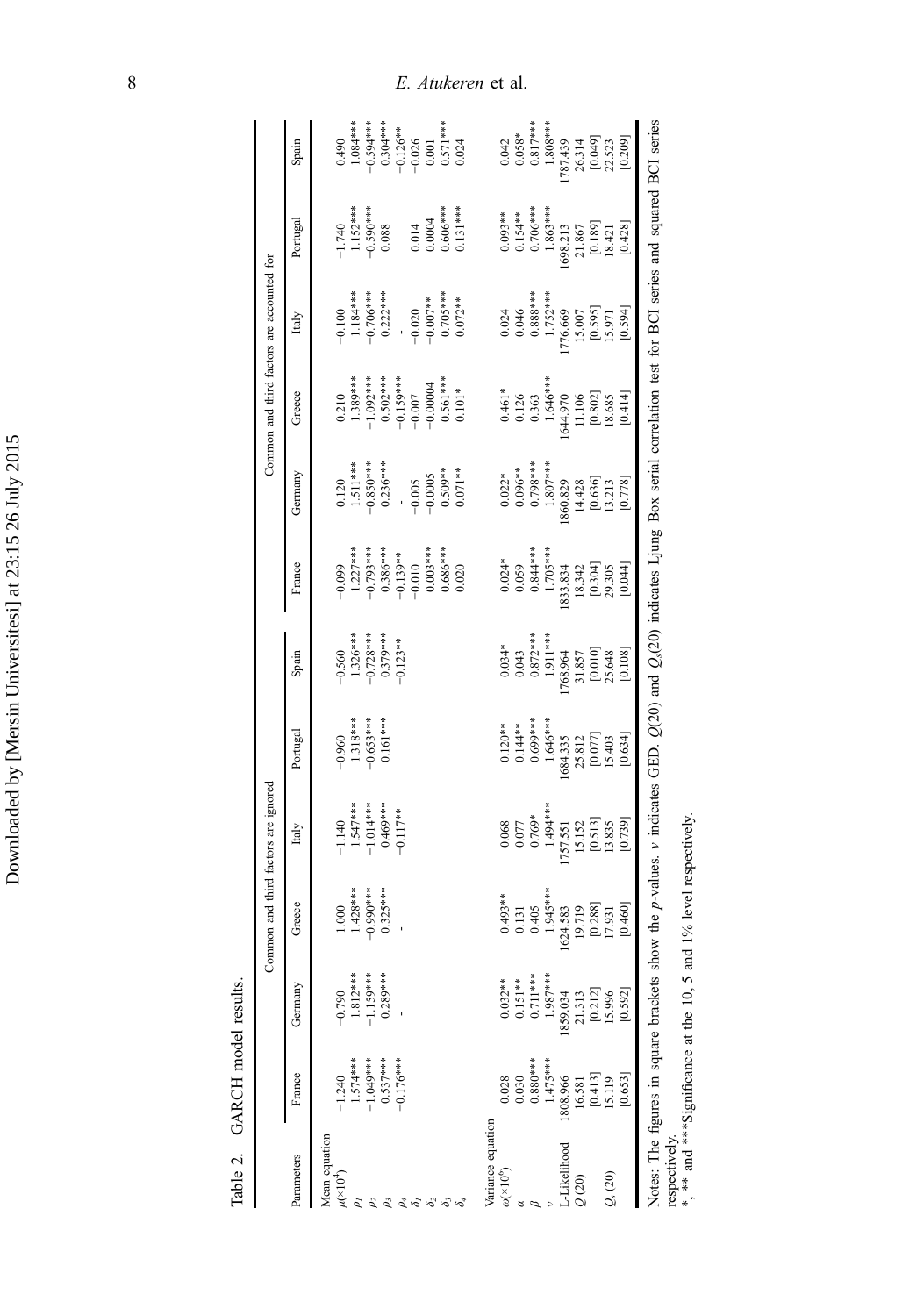## <span id="page-10-0"></span>3.2. Linear bivariate Granger-causality test results

In this section, we present the results from the linear bivariate Granger-causality test for the countries in our sample. While our paper aims to investigate the presence of extreme risk or downside Granger-causality, the results presented in this section provide a comparison between the linear and downside risk Granger-causality tests in our con-text.<sup>[8](#page-17-0)</sup> In order to provide better comparability with the downside risk Granger-causality test results in the next section (Section [3.3](#page-11-0)), we carry out the Granger-causality tests with and without the inclusion of the common and third factors. The results are presented in Table 3.

The results shown in Table 3 indicate that with the exception of a few cases (mainly, Greece) there is a feedback between the business confidence indices of the countries in our study when the common and third factors are ignored. The findings change substantially when the common and third factors are accounted for. There is no finding of a causal business confidence spillover feedback between the country pairs. Business sentiment in France is found to be unidirectional Granger-caused by the

| Causality direction            | Common and third factors are<br>ignored | Common and third factors are<br>accounted for |
|--------------------------------|-----------------------------------------|-----------------------------------------------|
| France $\rightarrow$ Germany   | 16.357***                               | 5.420                                         |
| France $\rightarrow$ Greece    | 21.744***                               | 5.237                                         |
| France $\rightarrow$ Italy     | 32.421***                               | 7.294                                         |
| France $\rightarrow$ Portugal  | 30.014***                               | 3.402                                         |
| France $\rightarrow$ Spain     | 22.771***                               | 4.177                                         |
| Germany $\rightarrow$ France   | 38.623***                               | 28.144***                                     |
| Germany $\rightarrow$ Greece   | 41.366***                               | 5.282                                         |
| Germany $\rightarrow$ Italy    | 28.750***                               | 18.425***                                     |
| Germany $\rightarrow$ Portugal | 22.783***                               | 0.241                                         |
| Germany $\rightarrow$ Spain    | 41.588***                               | 15.533***                                     |
| Greece $\rightarrow$ France    | 0.982                                   | 7.431                                         |
| Greece $\rightarrow$ Germany   | 1.783                                   | 3.898                                         |
| Greece $\rightarrow$ Italy     | $10.041**$                              | 5.862                                         |
| Greece $\rightarrow$ Portugal  | 5.714                                   | 5.118                                         |
| Greece $\rightarrow$ Spain     | 6.499                                   | $9.604**$                                     |
| Italy $\rightarrow$ France     | 36.242***                               | 14.248***                                     |
| Italy $\rightarrow$ Germany    | 2.834                                   | 3.856                                         |
| Italy $\rightarrow$ Greece     | 35.851***                               | 3.870                                         |
| Italy $\rightarrow$ Portugal   | 21.133***                               | 12.982**                                      |
| Italy $\rightarrow$ Spain      | 14.672***                               | 6.613                                         |
| Portugal $\rightarrow$ France  | 24.406***                               | $10.772**$                                    |
| Portugal $\rightarrow$ Germany | 13.271***                               | 5.964                                         |
| Portugal $\rightarrow$ Greece  | 30.008***                               | 7.904                                         |
| Portugal $\rightarrow$ Italy   | 18.022***                               | 4.350                                         |
| Portugal $\rightarrow$ Spain   | 15.176***                               | 6.791                                         |
| $Span \rightarrow$ France      | 28.786***                               | $9.059*$                                      |
| Spain $\rightarrow$ Germany    | $12.183***$                             | 3.845                                         |
| Spain $\rightarrow$ Greece     | 22.095***                               | 0.577                                         |
| Spain $\rightarrow$ Italy      | 25.405***                               | 5.059                                         |
| Spain $\rightarrow$ Portugal   | 39.469***                               | 15.982***                                     |

Table 3. Linear Granger causality test results.

Notes: Lag specifications were selected by the BIC.

\*, \*\* and \*\*\*The existence of causal link at the 10, 5 and 1% level respectively. Lag specifications were selected by the BIC.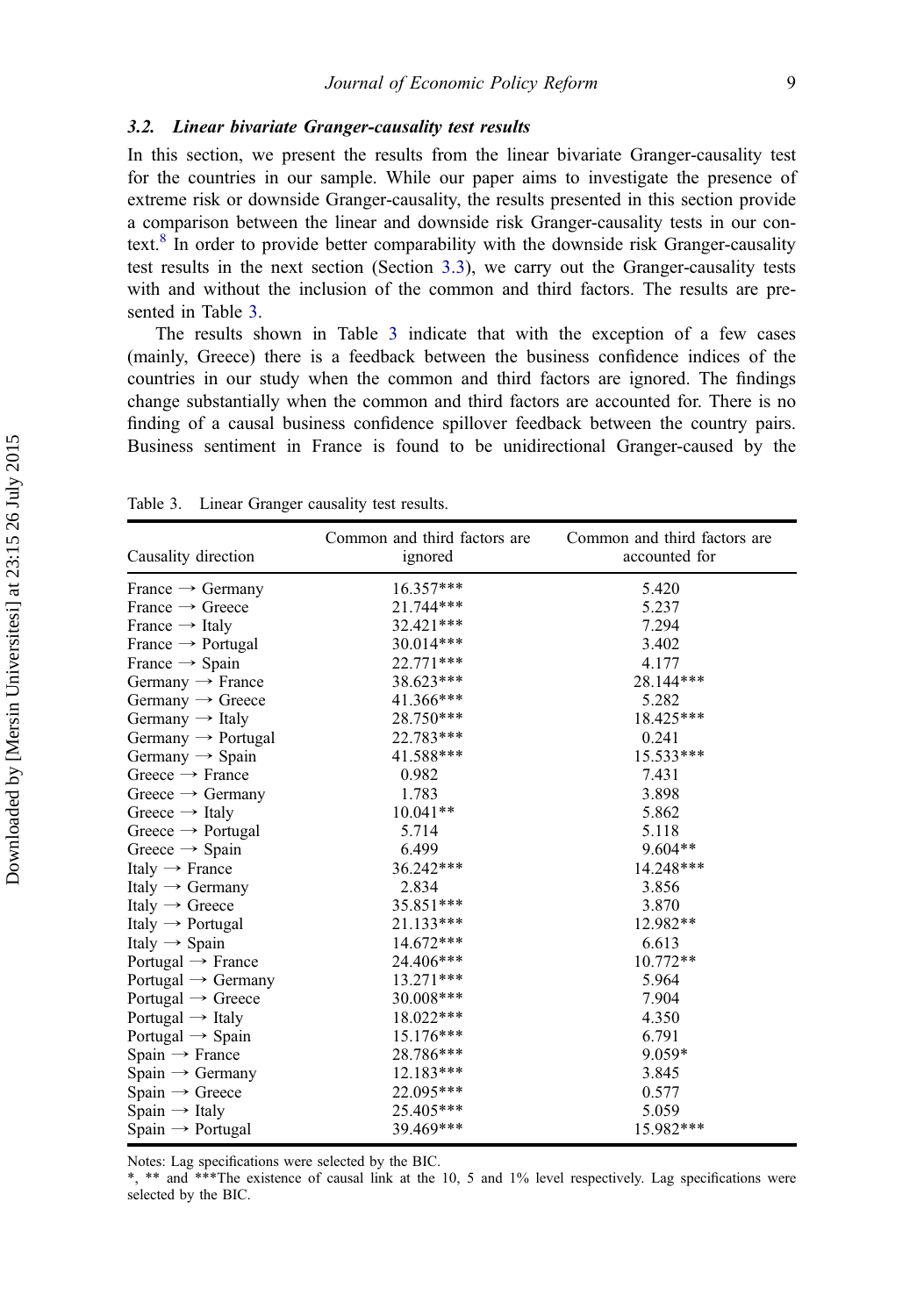<span id="page-11-0"></span>business sentiment developments in Germany, Italy, Spain, and Portugal – but not by Greece. German business sentiment, on the other hand, causes the business confidence in France, Italy, and Spain. Developments in Greece are found to cause business sentiment changes only in Spain. Italian business sentiment developments Granger-cause the ones in France and Portugal, but they are themselves affected by the economic developments in Germany. Business confidence in Portugal is found to be unilaterally Granger-caused by the business confidence in Italy and Spain. However, there is a unilateral causal effect from Portugal to France. Finally, Spanish business sentiment developments are found to cause those in France and Portugal, but the developments in Germany and Greece appear to cause changes in the Portuguese business sentiment indicators.

One implication of these results is that Greece, despite making the headlines and causing concern for investors, does not have an effect on Germany and France – albeit it has some effect on the business sentiment in Spain. Business confidence in Spain, in turn, has some weaker effect on France and a stronger effect (as measured by the statistical significance levels) on Portugal. This finding is also in line with the results that business confidence neither in Spain nor Portugal has an effect on Germany and France; thereby, consistent with the results that Greek business confidence does not cause business confidence in France or Germany.

While these findings are illustrative of the inter-linkages between the business confidence developments in these six Eurozone countries, they cannot distinguish whether the causal linkages exist in both good and bad economic times, or whether they exist in bad or good economic times only (or at varying degrees in different times).This point is important since, business sentiment spillovers might be more pronounced under economic and financial stress conditions. In order to address this question, we now turn to tests of downside risk Granger-causality.

#### 3.3. Hong, Liu, and Wang's ([2009\)](#page-18-0) downside risk Granger-causality test results

As a first step in testing for Granger-causality-in-risk, we calculate VaR at the 5 and 10% risk levels to detect the presence of downside risk spillovers. Although the commonly used levels for  $\alpha$  are 5 and 1% in the finance literature where high frequency data are used, we consider the 5 and 10% risk levels for the time-varying VaR in our study since our data frequency is monthly and relatively small compared to high frequency data sets. Note that Granger-causality-in-risk test depends on extreme cases in the series where the extreme cases are determined according to time-varying VaR level. Therefore, it can be said that it is possible to determine much more extreme cases when high frequency data are used. In this context, when we consider 1% risk level for  $\alpha$ , only three or four extreme cases are determined for all series, which would not be adequate for statistical inferences. Hence, we could not consider the 1% risk levels for the time-varying VaR in our study. Tables [4](#page-12-0) and [5](#page-13-0) present the cases of extreme low business confidence chosen at the 5 and 10% risk levels, respectively.<sup>[9](#page-17-0)</sup>

Based on the periods identified in Tables [4](#page-12-0) and [5](#page-13-0), Table [6](#page-14-0) presents the contemporaneous downside Granger-causality test results between the business confidence indices in our sample by means of Hong, Liu, and Wang's  $(2009) Q<sub>2</sub>$  $(2009) Q<sub>2</sub>$  $(2009) Q<sub>2</sub>$  test statistic.

The results presented in Table [6](#page-14-0) suggest a strong contemporaneous downside causality between France and Germany, France and Portugal, Germany and Portugal, and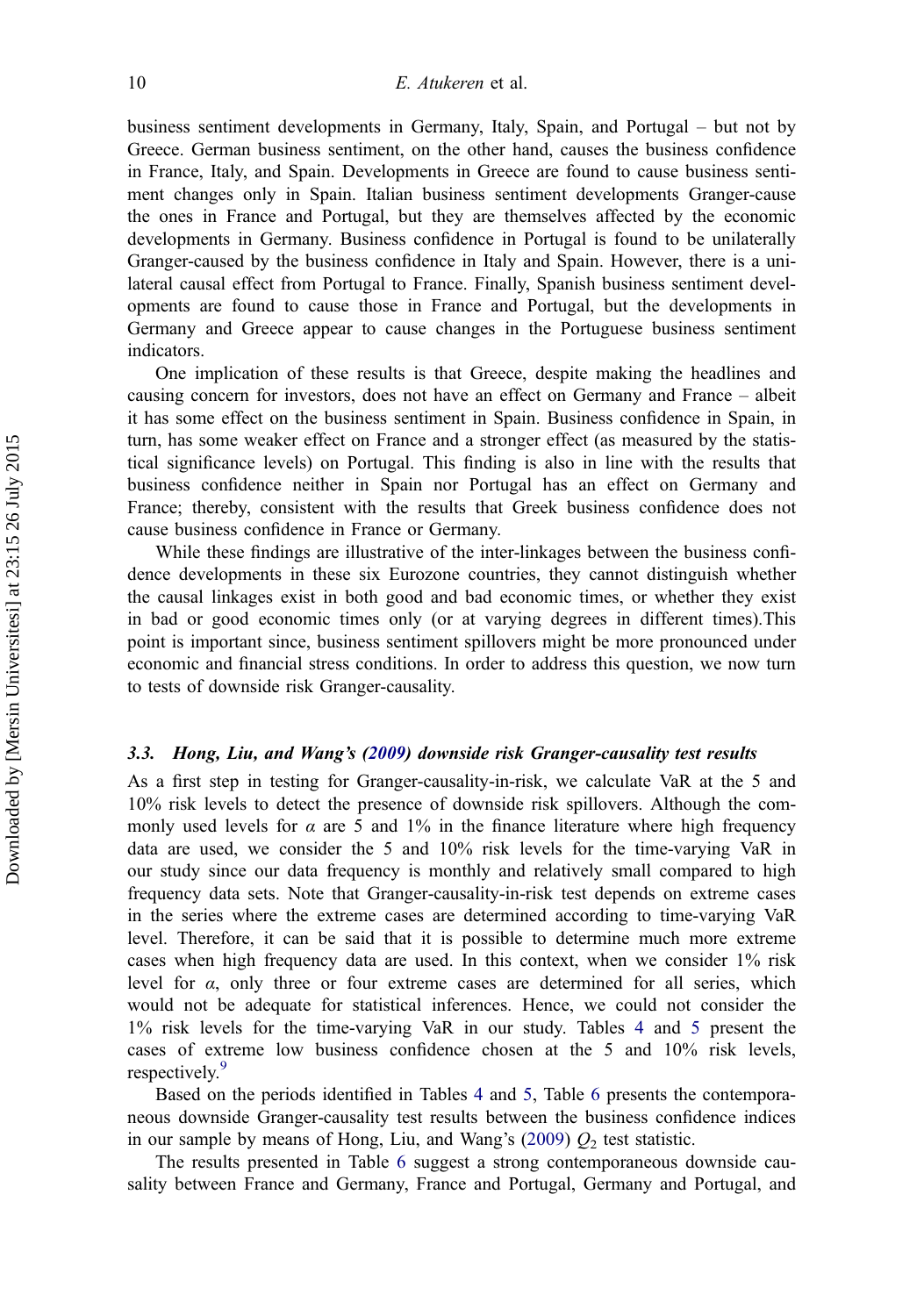|          |          | Common and third factors are ignored | $10\%$ risk level |          |          |
|----------|----------|--------------------------------------|-------------------|----------|----------|
| France   | Germany  | Greece                               | Italy             | Portugal | Spain    |
| 1988M11  | 1988M07  | 1988M11*                             | 1988M06           | 1989M02* | 1990M04  |
| 1989M07* | 1989M06* | 1989M02*                             | 1989M03*          | 1989M08  | 1990M07  |
| 1989M12* | 1990M04  | 1989M07                              | 1989M08           | 1990M12  | 1991M01* |
| 1990M02  | 1990M08  | 1990M06*                             | 1990M05*          | 1992M05* | 1991M09* |
| 1990M08* | 1990M10  | 1990M11*                             | 1991M08*          | 1992M09  | 1992M05* |
| 1991M02  | 1991M02  | 1991M01                              | 1992M11*          | 1992M11* | 1992M09  |
| 1991M06  | 1992M07* | 1992M03*                             | 1993M12           | 1993M03* | 1992M10* |
| 1992M03* | 1992M08* | 1992M11                              | 1995M03           | 1994M11* | 1995M09* |
| 1992M09  | 1995M03  | 1993M10                              | 1995M08*          | 1995M02* | 1996M01  |
| 1994M05  | 1995M11  | 1994M09                              | 1995M09           | 1995M08* | 1998M08* |
| 1995M08  | 1998M04* | 1994M10                              | 1996M01*          | 1996M07* | 1998M10  |
| 1996M05  | 1998M09* | 1995M11                              | 1997M02*          | 1997M02  | 2000M05* |
| 1998M07* | 2000M06  | 1995M12*                             | 1998M09           | 1997M05  | 2000M08  |
| 1999M12* | 2001M02  | 1997M12                              | 2000M04           | 1998M04* | 2001M01* |
| 2001M03  | 2001M08* | 1998M05                              | 2000M06*          | 2000M12  | 2001M07  |
| 2001M08  | 2003M02  | 1998M08                              | 2000M12           | 2002M04  | 2002M09  |
| 2002M06* | 2004M05  | 1999M05                              | 2001M05           | 2002M07* | 2003M01  |
| 2003M01* | 2005M01  | 2000M03                              | 2001M09*          | 2003M10  | 2003M03* |
| 2003M02  | 2006M12* | 2002M12                              | 2002M03           | 2005M05* | 2006M01  |
| 2003M12* | 2007M07* | 2004M05*                             | 2002M06*          | 2005M11  | 2007M04* |
| 2005M01* | 2008M04* | 2005M05*                             | 2002M10*          | 2006M08  | 2007M12* |
| 2005M03  | 2008M06* | 2006M10                              | 2003M11           | 2007M06  | 2008M02  |
| 2008M02  | 2008M08* | 2007M12                              | 2004M11           | 2008M03  | 2008M08* |
| 2008M04* | 2008M09* | 2008M08*                             | 2006M07*          | 2008M08* | 2008M09* |
| 2008M09* | 2008M10* | 2008M09*                             | 2007M05           | 2008M09* | 2008M10  |
| 2008M10* | 2011M01  | 2008M10*                             | 2008M06*          | 2011M02  | 2009M02  |
| 2010M04  | 2011M03* | 2008M11*                             | 2008M09*          | 2011M03  | 2011M01  |
| 2011M04* | 2012M02* | 2008M12*                             | 2008M10*          | 2011M05* | 2011M03  |
| 2011M07* | 2012M03  | 2011M03*                             | 2008M11           | 2011M08* | 2011M07* |
| 2012M03  | 2012M05  | 2012M05*                             | 2012M04           | 2011M11  | 2012M06  |
| 30       | 30       | 30                                   | 30                | 30       | 30       |

<span id="page-12-0"></span>Table 4. Extremely low business confidence cases (common and third factors ignored).

\*Extremely low business confidence cases chosen at the 5% level.

Germany and Spain at the 5% risk level. When the downside risk definition is taken at 10%, a contemporaneous causal relationship between Greece and Spain, France and Italy, Italy and Spain, Portugal and Spain are also detected.

Next, we investigate the unidirectional downside Granger-causality effects using the time-varying VaRs that are obtained from GARCH model with common and third factors and employ Hong et al.'s  $Q<sub>I</sub>$  test statistics for adjusted BCI series.

The downside bidirectional confidence spillover test results are presented in Table [7](#page-15-0). One observation in Table [7](#page-15-0) is the decrease in the number of statistically significant results when the common and third factors are accounted for, which is in line with the findings from the linear Granger-causality tests presented earlier in Section [3.2.](#page-10-0) The only statistically significant downside Granger-causal relationships are found to be running from Portugal to Spain at the 5% risk level and from Spain to Italy and Portugal at the 10% risk level. These results indicate an overall feedback relationship in downside risk transmission between Spain and Portugal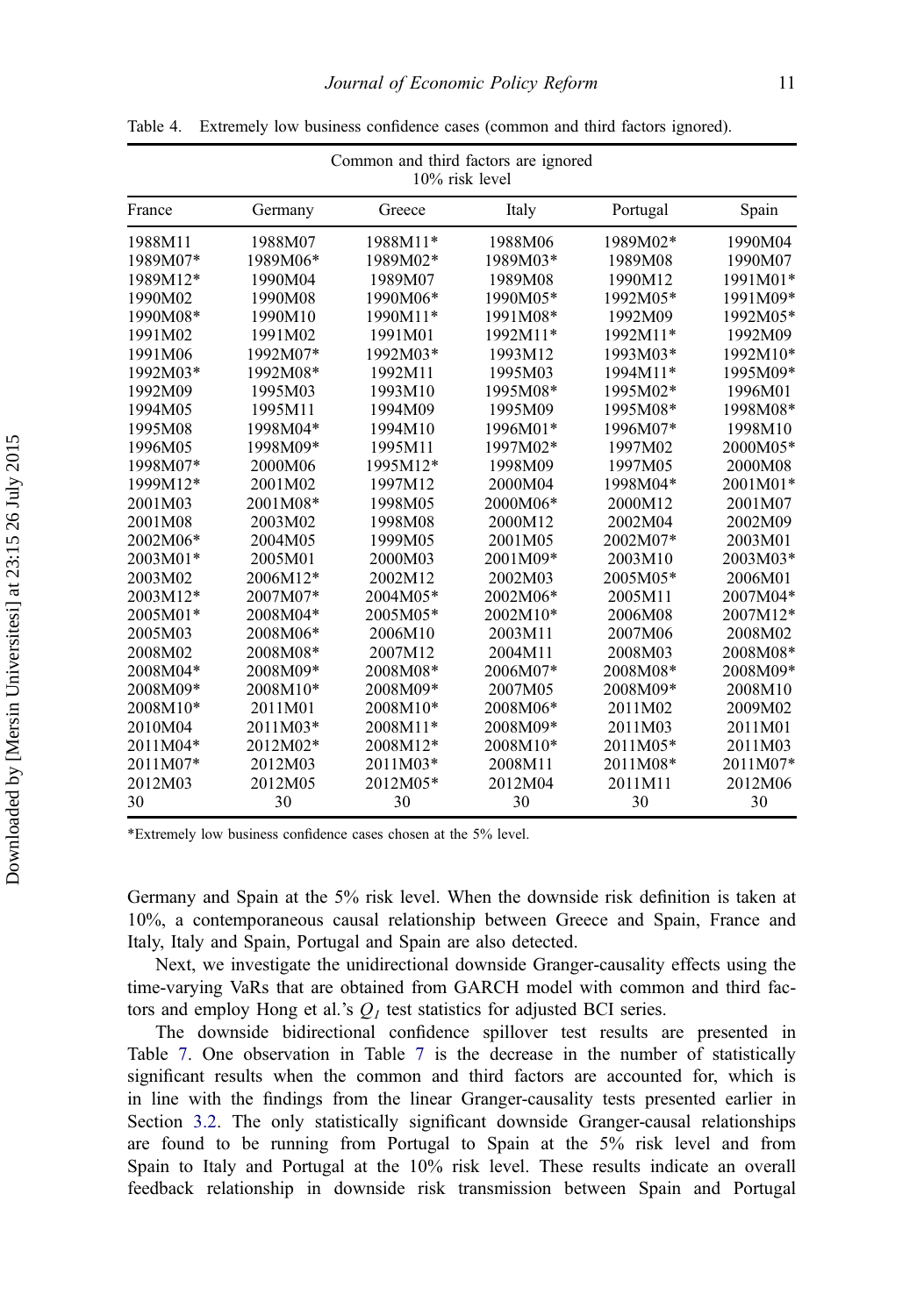<span id="page-13-0"></span>Table 5. Extremely low business confidence cases (after accounting for common and third factors).

|          |          | Common and third factors are accounted for | $10\%$ risk level |          |          |
|----------|----------|--------------------------------------------|-------------------|----------|----------|
| France   | Germany  | Greece                                     | Italy             | Portugal | Spain    |
| 1989M07* | 1988M07  | 1988M11*                                   | 1989M03*          | 1988M05  | 1989M11* |
| 1989M12* | 1989M06  | 1989M02*                                   | 1989M08*          | 1989M02* | 1990M04* |
| 1990M02  | 1990M10  | 1990M06*                                   | 1990M05*          | 1989M08  | 1990M07  |
| 1990M08* | 1991M02  | 1990M11                                    | 1990M06*          | 1992M05  | 1991M01* |
| 1990M09  | 1992M02* | 1991M01                                    | 1990M10           | 1992M11* | 1992M05* |
| 1990M10* | 1992M07  | 1992M03*                                   | 1991M08*          | 1993M01  | 1992M06  |
| 1991M02  | 1992M08* | 1993M10*                                   | 1993M12           | 1993M03* | 1992M10* |
| 1992M03  | 1995M03  | 1994M08                                    | 1995M08*          | 1994M11* | 1995M09* |
| 1993M01  | 1995M11* | 1994M09*                                   | 1996M01*          | 1995M02* | 1996M01  |
| 1993M05  | 1997M08  | 1994M10*                                   | 1996M04*          | 1995M08* | 1999M07  |
| 1994M05  | 1998M04* | 1995M12*                                   | 1996M10           | 1996M07* | 2000M05* |
| 1995M08* | 1998M09  | 1997M06                                    | 1997M02*          | 1997M05  | 2000M08  |
| 1998M07  | 2000M06  | 1997M12                                    | 1998M07           | 1997M08  | 2001M07  |
| 1998M12* | 2001M02  | 1998M08                                    | 1998M09           | 1998M04  | 2002M01* |
| 1999M12* | 2001M08* | 1999M05                                    | 2000M06*          | 2001M12* | 2002M03  |
| 2001M03  | 2003M05  | 2000M03                                    | 2001M08           | 2002M04  | 2002M09  |
| 2001M08  | 2004M05  | 2002M12*                                   | 2001M09*          | 2002M09* | 2003M01  |
| 2002M01  | 2005M01  | 2004M05*                                   | 2002M03           | 2003M10  | 2003M09* |
| 2002M06* | 2006M12* | 2004M07                                    | 2002M06*          | 2005M05* | 2004M07  |
| 2003M01  | 2007M07* | 2005M05*                                   | 2002M10*          | 2006M03* | 2006M01* |
| 2003M02* | 2008M04* | 2006M10                                    | 2003M09           | 2008M03  | 2007M04* |
| 2003M12  | 2008M06* | 2007M05                                    | 2003M11*          | 2008M04  | 2007M12* |
| 2005M01* | 2008M08* | 2007M12*                                   | 2003M12           | 2008M08* | 2008M02  |
| 2007M03  | 2008M09* | 2008M09                                    | 2004M11           | 2008M09* | 2008M08* |
| 2008M04* | 2008M10  | 2008M12*                                   | 2006M07*          | 2009M04* | 2008M09  |
| 2008M09* | 2011M01* | 2009M02*                                   | 2007M05           | 2011M02  | 2009M02* |
| 2010M01* | 2011M03  | 2009M11                                    | 2008M06           | 2011M03  | 2009M11  |
| 2010M04* | 2011M07* | 2010M02                                    | 2008M09           | 2011M08* | 2011M01* |
| 2011M04  | 2012M02* | 2010M04                                    | 2009M02           | 2011M11  | 2011M07  |
| 2011M07* | 2012M03  | 2011M03*                                   | 2011M01           | 2012M09  | 2011M11  |
| 30       | 30       | 30                                         | 30                | 30       | 30       |

\*Extremely low business confidence cases chosen at the 5% level.

while the extreme pessimism in Spain appears to be taking its toll on the business mood in Italy as well. In comparison to the findings from linear Granger-causality tests (Section [3.2\)](#page-10-0), these findings indicate fewer cases of spillover effects of business sentiment changes. The feedback relationship between Spain and Portugal remain valid under both the linear Granger-causality test and under the downside risk Granger-causality test. Nevertheless, the linear Granger-causality test misses the business confidence spillover causality from Spain to Italy. This may be due to a weak or no causal linkage under normal or good economic times between the business sentiment indices of Spain and Italy. When the normal and good economic times are combined with the bad economic times, this leads to the failure to detect the causal linkages that exist only under times of high economic stress. Furthermore, the other cases of causal relationships that are found under the linear Granger-causality tests do not appear to be robust when we consider only the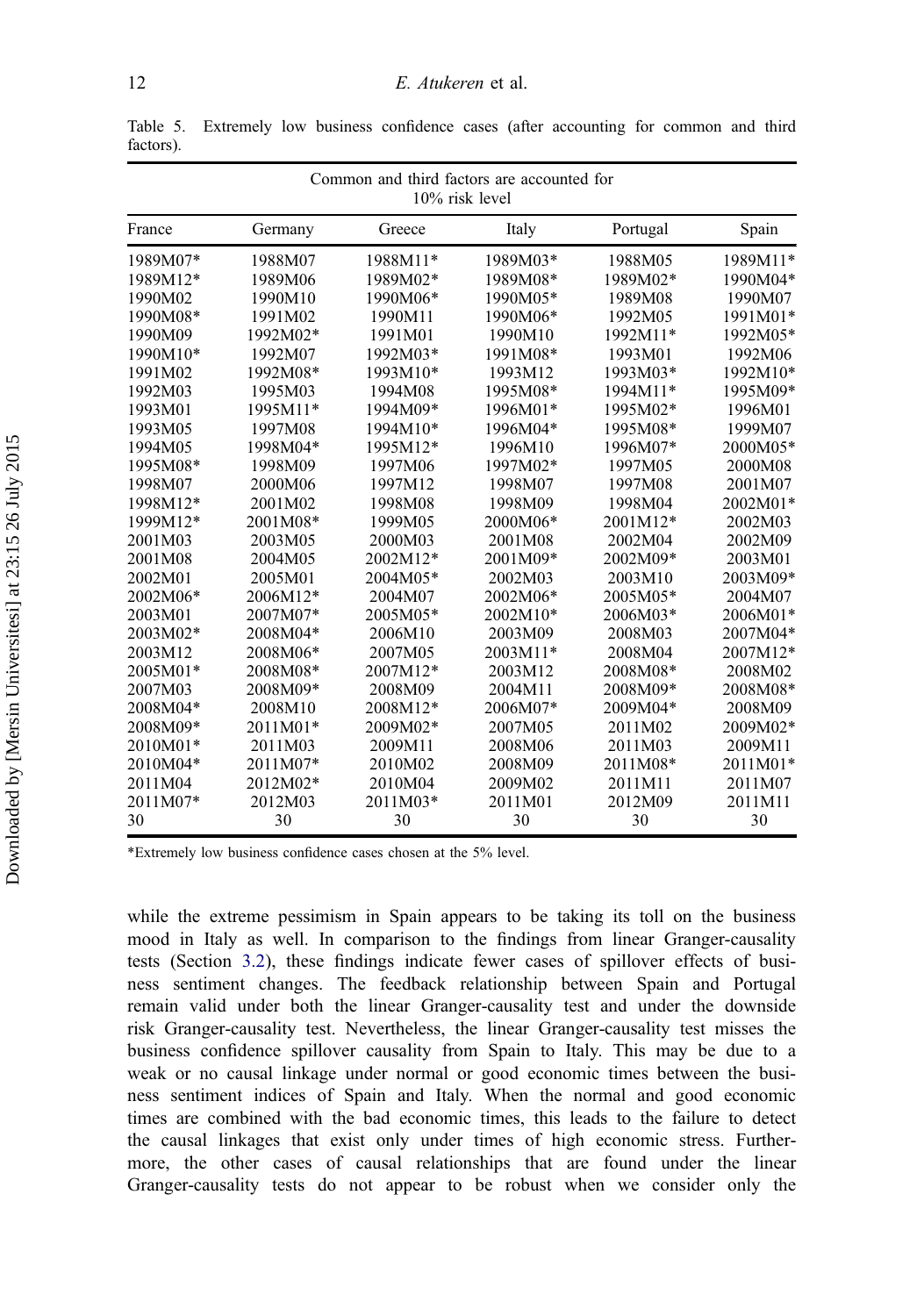|                                    |               |                                         | Hong et al. $Q_2$ statistics |                                               |
|------------------------------------|---------------|-----------------------------------------|------------------------------|-----------------------------------------------|
|                                    |               | Common and third factors are<br>ignored |                              | Common and third factors are<br>accounted for |
| Causality direction                | 5% risk level | $10\%$ risk level                       | 5% risk level                | $10\%$ risk level                             |
| France $\leftrightarrow$ Germany   | $3.184***$    | $4.552***$                              | $3.180***$                   | $2.622***$                                    |
| France $\leftrightarrow$ Greece    | $3.184***$    | 0.292                                   | $-0.077$                     | $-0.499$                                      |
| France $\leftrightarrow$ Italy     | $2.486***$    | $-0.308$                                | 0.628                        | $1.405*$                                      |
| France $\leftrightarrow$ Portugal  | $-0.488$      | $-0.501$                                | $3.180***$                   | $-0.289$                                      |
| France $\leftrightarrow$ Spain     | 0.630         | $1.302*$                                | $-0.459$                     | $-0.336$                                      |
| Germany $\leftrightarrow$ Greece   | $7.211***$    | $2.722***$                              | $-0.077$                     | $-0.336$                                      |
| Germany $\leftrightarrow$ Italy    | 5.929***      | $1.302*$                                | $-0.459$                     | $2.891***$                                    |
| Germany $\leftrightarrow$ Portugal | $2.486***$    | $-0.308$                                | $3.180***$                   | $2.891***$                                    |
| Germany $\leftrightarrow$ Spain    | 0.630         | $1.302*$                                | $3.180***$                   | 1.225                                         |
| Greece $\leftrightarrow$ Italy     | 0.374         | $-0.308$                                | $-0.459$                     | $-0.501$                                      |
| Greece $\leftrightarrow$ Portugal  | 5.929         | $1.302*$                                | 0.628                        | 0.347                                         |
| Greece $\leftrightarrow$ Spain     | 0.630         | $2.722***$                              | $-0.459$                     | $2.622***$                                    |
| Italy $\leftrightarrow$ Portugal   | $1.880**$     | $1.302*$                                | $-0.459$                     | $-0.499$                                      |
| Italy $\leftrightarrow$ Spain      | $-0.488$      | $-0.308$                                | $-0.077$                     | $1.405*$                                      |
| Portugal $\leftrightarrow$ Spain   | $2.486***$    | 0.292                                   | 0.628                        | $1.405*$                                      |

<span id="page-14-0"></span>Table 6. Extreme contemporaneous confidence spillover test results.

\*, \*\* and \*\*\*The existence of causal link at the 10%, 5% and 1% level respectively.

downside risk causal relationships between the business confidence indicators of the respective countries.

An examination of the results presented in Table [7](#page-15-0) indicates that there are fewer cases of cross-country spillovers of economic developments in Europe compared to the literature discussed earlier. Nevertheless, it should be kept in mind that our analysis specifically focuses on the economic sentiment spillover during severe times, which is an under-researched area in the literature. Our study also differs from the earlier studies in the literature as we use an asymmetric (or downside only) version of the Grangercausality test, which is not utilized in the literature in this context.

From an economic policy point of view, our findings suggest that Spain is the key country in the context of the potential spillovers of the economic problems amongst the Southern European eurozone countries. In response to the economic crisis, extraordinary fiscal measures and packages were announced in the respective countries. Greece, Spain, Portugal, and Italy have all been undertaking ambitious fiscal adjustment packages in order to bring down the budget deficits substantially and to restore macroeconomic balances. The policies have shown some positive effects, and as of August 2014, the business confidence indicator in Spain nearly returned to its level at the beginning of 2008 after improving steadily since the middle of 2012. In Italy, the situation is more complex. Nevertheless, the business confidence indicator is improving gradually since the middle of 2013. In Portugal, as well, the BCI is on the rise since the beginning of 2013. In this sense, the Italian and the Portuguese business sentiment indicators appear to be following that of Spain's with some lag, which is in line with the notion of Granger-causality. Still, the common and third factors in each country may have a pronounced effect. This is seen in the case of Greece, for instance, where the BCI is generally improving since 2012, but it also shows more volatility.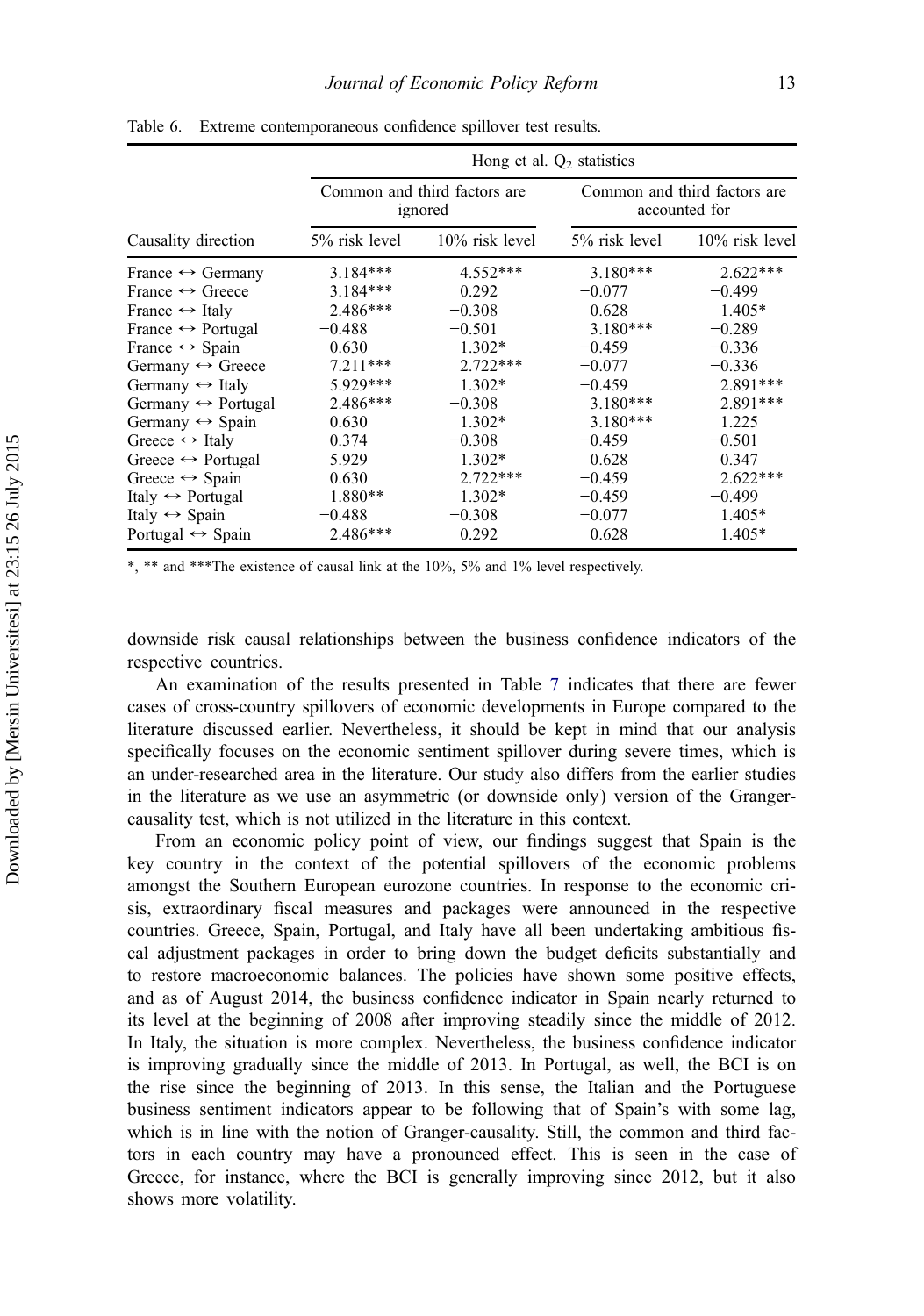| ֠<br>ĺ<br>I<br>l<br>Í<br>l<br>l<br>I<br>١<br>I<br>l<br>l<br>ı<br>֕<br>l<br>l<br>I<br>ļ<br>֠<br>ļ | ֕ |
|--------------------------------------------------------------------------------------------------|---|
|                                                                                                  |   |
|                                                                                                  |   |
|                                                                                                  |   |
|                                                                                                  |   |
|                                                                                                  |   |
|                                                                                                  |   |

Table 7. Extreme confidence spillover test results. Table 7. Extreme confidence spillover test results.

|                                |                                |                                                              |                         | Common and third factors are ignored                                                                                                                                                                                                                                           |                                                                                                                                                                                                                                                                                                                          |                      |                                           |                                                                                                                                                                                                                                                                                                                                                                                                                                                                                                                       |                                                                                                                                                                                                                                                                                                                                                                                                                               | Common and third factors are accounted for                        |                                                                                                                                                                                                                                                                                                                                                                                               |       |
|--------------------------------|--------------------------------|--------------------------------------------------------------|-------------------------|--------------------------------------------------------------------------------------------------------------------------------------------------------------------------------------------------------------------------------------------------------------------------------|--------------------------------------------------------------------------------------------------------------------------------------------------------------------------------------------------------------------------------------------------------------------------------------------------------------------------|----------------------|-------------------------------------------|-----------------------------------------------------------------------------------------------------------------------------------------------------------------------------------------------------------------------------------------------------------------------------------------------------------------------------------------------------------------------------------------------------------------------------------------------------------------------------------------------------------------------|-------------------------------------------------------------------------------------------------------------------------------------------------------------------------------------------------------------------------------------------------------------------------------------------------------------------------------------------------------------------------------------------------------------------------------|-------------------------------------------------------------------|-----------------------------------------------------------------------------------------------------------------------------------------------------------------------------------------------------------------------------------------------------------------------------------------------------------------------------------------------------------------------------------------------|-------|
|                                |                                | 5% risk level                                                |                         |                                                                                                                                                                                                                                                                                | 0% risk level                                                                                                                                                                                                                                                                                                            |                      |                                           | 5% risk level                                                                                                                                                                                                                                                                                                                                                                                                                                                                                                         |                                                                                                                                                                                                                                                                                                                                                                                                                               |                                                                   | 0% risk level                                                                                                                                                                                                                                                                                                                                                                                 |       |
| Causality direction            | $\overline{1}$<br>$\mathbb{Z}$ | $\parallel$<br>$\overline{M}$                                | $M =$                   | $M =$                                                                                                                                                                                                                                                                          | $M =$                                                                                                                                                                                                                                                                                                                    | 3<br>$M =$           | $M =$                                     | $M =$                                                                                                                                                                                                                                                                                                                                                                                                                                                                                                                 | $M =$                                                                                                                                                                                                                                                                                                                                                                                                                         | $M =$                                                             | $M = 2$                                                                                                                                                                                                                                                                                                                                                                                       | $M=3$ |
| France $\rightarrow$ Germany   | $-0.635$                       | $-0.35$                                                      |                         | 0.358                                                                                                                                                                                                                                                                          |                                                                                                                                                                                                                                                                                                                          | 1.343                | 0.767                                     |                                                                                                                                                                                                                                                                                                                                                                                                                                                                                                                       |                                                                                                                                                                                                                                                                                                                                                                                                                               | 0.398                                                             | $-0.486$                                                                                                                                                                                                                                                                                                                                                                                      |       |
| France $\rightarrow$ Greece    | 1.002                          | $\infty$<br>1.13                                             |                         | $-6.85$<br>$-1.85$<br>$-1.67$<br>$-1.767$<br>$-1.767$<br>$-1.77$<br>$-1.77$<br>$-1.77$<br>$-1.77$<br>$-1.77$<br>$-1.77$<br>$-1.79$<br>$-1.79$<br>$-1.79$<br>$-1.79$<br>$-1.79$<br>$-1.79$<br>$-1.79$<br>$-1.79$<br>$-1.79$<br>$-1.79$<br>$-1.79$<br>$-1.79$<br>$-1.79$<br>$-1$ | $\begin{array}{r} 0.505 \\ -0.594 \\ -0.544 \\ -0.591 \\ -0.5444 \\ -0.591 \\ -0.59444 \\ -0.591 \\ -0.592 \\ -0.593 \\ -0.5944 \\ -0.592 \\ -0.593 \\ -0.5944 \\ -0.5944 \\ -0.5944 \\ -0.5944 \\ -0.5944 \\ -0.5944 \\ -0.5944 \\ -0.5944 \\ -0.5944 \\ -0.5944 \\ -0.5944 \\ -0.5944 \\ -0.5944 \\ -0.5944 \\ -0.594$ |                      | $-0.142$                                  | $\begin{array}{l} \kappa\, \overline{\phantom{a}}\, \overline{\phantom{a}}\, \overline{\phantom{a}}\, \overline{\phantom{a}}\, \overline{\phantom{a}}\, \overline{\phantom{a}}\, \overline{\phantom{a}}\, \overline{\phantom{a}}\, \overline{\phantom{a}}\, \overline{\phantom{a}}\, \overline{\phantom{a}}\, \overline{\phantom{a}}\, \overline{\phantom{a}}\, \overline{\phantom{a}}\, \overline{\phantom{a}}\, \overline{\phantom{a}}\, \overline{\phantom{a}}\, \overline{\phantom{a}}\, \overline{\phantom{a}}\$ | $\begin{array}{cccccccccc} 0 & \text{I} & \text{I} & \text{S} & \text{S} & \text{S} & \text{S} & \text{S} & \text{S} & \text{S} & \text{S} & \text{S} & \text{S} & \text{S} & \text{S} & \text{S} & \text{S} & \text{S} & \text{S} & \text{S} & \text{S} & \text{S} & \text{S} & \text{S} & \text{S} & \text{S} & \text{S} & \text{S} & \text{S} & \text{S} & \text{S} & \text{S} & \text{S} & \text{S} & \text{S} & \text{S$ |                                                                   |                                                                                                                                                                                                                                                                                                                                                                                               | 0.009 |
| France $\rightarrow$ Italy     | $-0.674$                       | $-0.59$                                                      |                         |                                                                                                                                                                                                                                                                                |                                                                                                                                                                                                                                                                                                                          |                      | $-0.098$                                  |                                                                                                                                                                                                                                                                                                                                                                                                                                                                                                                       |                                                                                                                                                                                                                                                                                                                                                                                                                               |                                                                   | $\begin{array}{l} 55 \text{ } 89 \text{ } 69 \text{ } 89 \text{ } 50 \text{ } 57 \text{ } 74 \text{ } 75 \text{ } 89 \text{ } 89 \text{ } 75 \text{ } 75 \text{ } 75 \text{ } 75 \text{ } 75 \text{ } 75 \text{ } 75 \text{ } 75 \text{ } 75 \text{ } 75 \text{ } 75 \text{ } 75 \text{ } 75 \text{ } 75 \text{ } 75 \text{ } 75 \text{ } 75 \text{ } 75 \text{ } 75 \text{ } 75 \text{ } 75$ |       |
| France $\rightarrow$ Portugal  | $3.471***$                     | 3.42                                                         |                         |                                                                                                                                                                                                                                                                                |                                                                                                                                                                                                                                                                                                                          |                      |                                           |                                                                                                                                                                                                                                                                                                                                                                                                                                                                                                                       |                                                                                                                                                                                                                                                                                                                                                                                                                               |                                                                   |                                                                                                                                                                                                                                                                                                                                                                                               |       |
| France $\rightarrow$ Spain     | $-0.533$                       | ****<br>0<br>0<br>7***<br>$-0.27$                            |                         |                                                                                                                                                                                                                                                                                |                                                                                                                                                                                                                                                                                                                          |                      |                                           |                                                                                                                                                                                                                                                                                                                                                                                                                                                                                                                       |                                                                                                                                                                                                                                                                                                                                                                                                                               |                                                                   |                                                                                                                                                                                                                                                                                                                                                                                               |       |
| $Germany \rightarrow France$   | $10.202***$                    | 9.73                                                         |                         |                                                                                                                                                                                                                                                                                |                                                                                                                                                                                                                                                                                                                          |                      |                                           |                                                                                                                                                                                                                                                                                                                                                                                                                                                                                                                       |                                                                                                                                                                                                                                                                                                                                                                                                                               |                                                                   |                                                                                                                                                                                                                                                                                                                                                                                               |       |
| Germany $\rightarrow$ Greece   | $5.620***$                     | $7.11$                                                       |                         |                                                                                                                                                                                                                                                                                |                                                                                                                                                                                                                                                                                                                          |                      |                                           |                                                                                                                                                                                                                                                                                                                                                                                                                                                                                                                       |                                                                                                                                                                                                                                                                                                                                                                                                                               |                                                                   |                                                                                                                                                                                                                                                                                                                                                                                               |       |
| Germany $\rightarrow$ Italy    | $3.565***$                     | 3.56                                                         |                         |                                                                                                                                                                                                                                                                                |                                                                                                                                                                                                                                                                                                                          |                      |                                           |                                                                                                                                                                                                                                                                                                                                                                                                                                                                                                                       |                                                                                                                                                                                                                                                                                                                                                                                                                               |                                                                   |                                                                                                                                                                                                                                                                                                                                                                                               |       |
| Germany $\rightarrow$ Portugal | $-0.639$                       | $0.0004$<br>$0.0004$<br>$-0.52$                              |                         |                                                                                                                                                                                                                                                                                |                                                                                                                                                                                                                                                                                                                          |                      |                                           |                                                                                                                                                                                                                                                                                                                                                                                                                                                                                                                       |                                                                                                                                                                                                                                                                                                                                                                                                                               |                                                                   |                                                                                                                                                                                                                                                                                                                                                                                               |       |
| Germany $\rightarrow$ Spain    | 1.011                          | 2.59                                                         |                         |                                                                                                                                                                                                                                                                                |                                                                                                                                                                                                                                                                                                                          |                      |                                           |                                                                                                                                                                                                                                                                                                                                                                                                                                                                                                                       |                                                                                                                                                                                                                                                                                                                                                                                                                               |                                                                   |                                                                                                                                                                                                                                                                                                                                                                                               |       |
| Greece $\rightarrow$ France    | 4.441 ***                      | 4.51                                                         |                         |                                                                                                                                                                                                                                                                                |                                                                                                                                                                                                                                                                                                                          |                      |                                           |                                                                                                                                                                                                                                                                                                                                                                                                                                                                                                                       |                                                                                                                                                                                                                                                                                                                                                                                                                               |                                                                   |                                                                                                                                                                                                                                                                                                                                                                                               |       |
| Greece $\rightarrow$ Germany   | 0.827                          | 0.71                                                         |                         |                                                                                                                                                                                                                                                                                |                                                                                                                                                                                                                                                                                                                          |                      |                                           |                                                                                                                                                                                                                                                                                                                                                                                                                                                                                                                       |                                                                                                                                                                                                                                                                                                                                                                                                                               |                                                                   |                                                                                                                                                                                                                                                                                                                                                                                               |       |
| Greece $\rightarrow$ Italy     | 8.318***                       | $2***$<br>7.91                                               |                         |                                                                                                                                                                                                                                                                                |                                                                                                                                                                                                                                                                                                                          |                      |                                           |                                                                                                                                                                                                                                                                                                                                                                                                                                                                                                                       |                                                                                                                                                                                                                                                                                                                                                                                                                               |                                                                   |                                                                                                                                                                                                                                                                                                                                                                                               |       |
| Greece $\rightarrow$ Portugal  | $-0.802$                       | $-0.599$<br>$-0.429$<br>$0.630$<br>$0.630$                   |                         |                                                                                                                                                                                                                                                                                |                                                                                                                                                                                                                                                                                                                          |                      |                                           |                                                                                                                                                                                                                                                                                                                                                                                                                                                                                                                       |                                                                                                                                                                                                                                                                                                                                                                                                                               |                                                                   |                                                                                                                                                                                                                                                                                                                                                                                               |       |
| Greece $\rightarrow$ Spain     | $-0.625$                       |                                                              |                         |                                                                                                                                                                                                                                                                                |                                                                                                                                                                                                                                                                                                                          |                      |                                           |                                                                                                                                                                                                                                                                                                                                                                                                                                                                                                                       |                                                                                                                                                                                                                                                                                                                                                                                                                               |                                                                   |                                                                                                                                                                                                                                                                                                                                                                                               |       |
| taly $\rightarrow$ France      | $-0.278$                       |                                                              |                         |                                                                                                                                                                                                                                                                                |                                                                                                                                                                                                                                                                                                                          |                      |                                           |                                                                                                                                                                                                                                                                                                                                                                                                                                                                                                                       |                                                                                                                                                                                                                                                                                                                                                                                                                               |                                                                   |                                                                                                                                                                                                                                                                                                                                                                                               |       |
| Italy $\rightarrow$ Germany    | $-0.664$                       |                                                              |                         |                                                                                                                                                                                                                                                                                |                                                                                                                                                                                                                                                                                                                          |                      |                                           |                                                                                                                                                                                                                                                                                                                                                                                                                                                                                                                       |                                                                                                                                                                                                                                                                                                                                                                                                                               |                                                                   |                                                                                                                                                                                                                                                                                                                                                                                               |       |
| Italy $\rightarrow$ Greece     | $3.486***$                     |                                                              |                         |                                                                                                                                                                                                                                                                                |                                                                                                                                                                                                                                                                                                                          |                      |                                           |                                                                                                                                                                                                                                                                                                                                                                                                                                                                                                                       |                                                                                                                                                                                                                                                                                                                                                                                                                               |                                                                   |                                                                                                                                                                                                                                                                                                                                                                                               |       |
| Italy $\rightarrow$ Portugal   | $-0.816$                       | $-0.93$                                                      |                         |                                                                                                                                                                                                                                                                                |                                                                                                                                                                                                                                                                                                                          |                      |                                           |                                                                                                                                                                                                                                                                                                                                                                                                                                                                                                                       |                                                                                                                                                                                                                                                                                                                                                                                                                               |                                                                   |                                                                                                                                                                                                                                                                                                                                                                                               |       |
| Italy $\rightarrow$ Spain      | 0.405                          |                                                              |                         |                                                                                                                                                                                                                                                                                |                                                                                                                                                                                                                                                                                                                          |                      |                                           |                                                                                                                                                                                                                                                                                                                                                                                                                                                                                                                       |                                                                                                                                                                                                                                                                                                                                                                                                                               |                                                                   |                                                                                                                                                                                                                                                                                                                                                                                               |       |
| Portugal $\rightarrow$ France  | $3.378***$                     |                                                              |                         |                                                                                                                                                                                                                                                                                |                                                                                                                                                                                                                                                                                                                          |                      |                                           |                                                                                                                                                                                                                                                                                                                                                                                                                                                                                                                       |                                                                                                                                                                                                                                                                                                                                                                                                                               |                                                                   |                                                                                                                                                                                                                                                                                                                                                                                               |       |
| Portugal $\rightarrow$ Germany | $3.544***$                     | 4.231***<br>0.935<br>0.241<br>3.477***<br>3.477****<br>0.552 |                         |                                                                                                                                                                                                                                                                                |                                                                                                                                                                                                                                                                                                                          |                      |                                           |                                                                                                                                                                                                                                                                                                                                                                                                                                                                                                                       |                                                                                                                                                                                                                                                                                                                                                                                                                               |                                                                   |                                                                                                                                                                                                                                                                                                                                                                                               |       |
| Portugal $\rightarrow$ Greece  | 0.496                          |                                                              |                         |                                                                                                                                                                                                                                                                                |                                                                                                                                                                                                                                                                                                                          |                      |                                           |                                                                                                                                                                                                                                                                                                                                                                                                                                                                                                                       |                                                                                                                                                                                                                                                                                                                                                                                                                               |                                                                   |                                                                                                                                                                                                                                                                                                                                                                                               |       |
| Portugal $\rightarrow$ Italy   | $6.775***$                     |                                                              |                         |                                                                                                                                                                                                                                                                                |                                                                                                                                                                                                                                                                                                                          |                      |                                           |                                                                                                                                                                                                                                                                                                                                                                                                                                                                                                                       | 0.435                                                                                                                                                                                                                                                                                                                                                                                                                         |                                                                   | $-0.480$                                                                                                                                                                                                                                                                                                                                                                                      |       |
| Portugal $\rightarrow$ Spain   | 3.499***                       | $9***$<br>2 ***<br>9 ***<br>3.25                             |                         | 4.324***<br>3.843***<br>6.298***<br>-0.407                                                                                                                                                                                                                                     |                                                                                                                                                                                                                                                                                                                          |                      | $4.487*$                                  |                                                                                                                                                                                                                                                                                                                                                                                                                                                                                                                       | $\begin{array}{l} 3.953^{***} \\ 0.760 \\ 0.293 \\ 1.364 \\ 1.364 \\ 1.141 \\ \end{array}$                                                                                                                                                                                                                                                                                                                                    |                                                                   | $-0.539$                                                                                                                                                                                                                                                                                                                                                                                      |       |
| Spain $\rightarrow$ France     | 0.883                          | 0.65                                                         |                         |                                                                                                                                                                                                                                                                                |                                                                                                                                                                                                                                                                                                                          |                      | 0.859<br>0.959<br>0.230<br>0.850<br>0.849 | $\begin{array}{c} 0.858 \\ 1.007 \\ 0.039 \end{array}$                                                                                                                                                                                                                                                                                                                                                                                                                                                                |                                                                                                                                                                                                                                                                                                                                                                                                                               | $0.362$<br>$0.311$<br>$0.304$<br>$1.964$<br>$1.887$ <sup>**</sup> | $0.204$<br>$0.434$<br>$-0.562$<br>$1.846**$<br>$1.766**$                                                                                                                                                                                                                                                                                                                                      |       |
| Spain $\rightarrow$ Germany    | $4.576***$                     | 4.54                                                         |                         |                                                                                                                                                                                                                                                                                |                                                                                                                                                                                                                                                                                                                          |                      |                                           |                                                                                                                                                                                                                                                                                                                                                                                                                                                                                                                       |                                                                                                                                                                                                                                                                                                                                                                                                                               |                                                                   |                                                                                                                                                                                                                                                                                                                                                                                               |       |
| $Spin \rightarrow Green$       | 1.356                          | 1.02                                                         |                         |                                                                                                                                                                                                                                                                                |                                                                                                                                                                                                                                                                                                                          |                      |                                           |                                                                                                                                                                                                                                                                                                                                                                                                                                                                                                                       |                                                                                                                                                                                                                                                                                                                                                                                                                               |                                                                   |                                                                                                                                                                                                                                                                                                                                                                                               |       |
| Spain $\rightarrow$ Italy      | $5.006***$                     | 5***<br>14.69                                                | $13.661***$<br>2.747*** | $9.633***$                                                                                                                                                                                                                                                                     |                                                                                                                                                                                                                                                                                                                          |                      |                                           | 1.016<br>1.094                                                                                                                                                                                                                                                                                                                                                                                                                                                                                                        |                                                                                                                                                                                                                                                                                                                                                                                                                               |                                                                   |                                                                                                                                                                                                                                                                                                                                                                                               |       |
| Spain $\rightarrow$ Portugal   | $3.357***$                     | 8***<br>3.20                                                 |                         | 0.344                                                                                                                                                                                                                                                                          |                                                                                                                                                                                                                                                                                                                          | $8.387***$<br>-0.034 |                                           |                                                                                                                                                                                                                                                                                                                                                                                                                                                                                                                       |                                                                                                                                                                                                                                                                                                                                                                                                                               |                                                                   |                                                                                                                                                                                                                                                                                                                                                                                               |       |

Notes: *M* represents the maximum lag.<br>\*, \*\* and \*\*\*The existence of causal link at the 10, 5 and 1% level respectively. M represents the maximum lag. Notes: M represents the maximum lag.

\*, \*\* and \*\*\*The existence of causal link at the 10, 5 and 1% level respectively. M represents the maximum lag.

<span id="page-15-0"></span>14 E. Atukeren et al.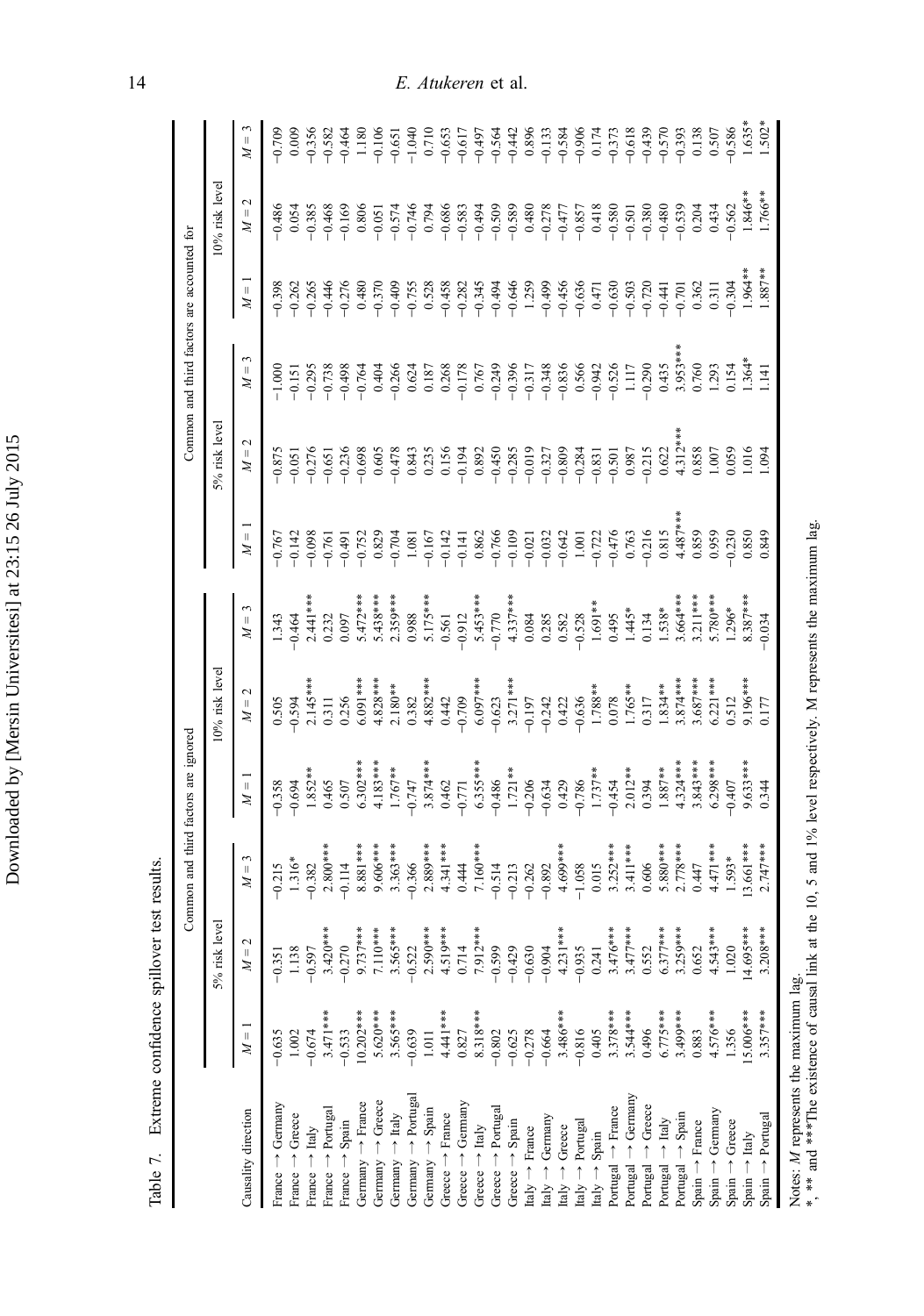### <span id="page-16-0"></span>4. Conclusions

The business confidence channel of business cycle and economic shock transmission is an under-researched area in the literature. Under normal economic times, business confidence channel may not be as important as the other channels such as trade, financial, and capital flows channels in explaining international business cycle transmission. However, at times of extreme economic and financial stress, the influence of the confidence factors in the transmission of shocks might become more pronounced. Using Hong, Liu, and Wang's [\(2009](#page-18-0)) downside risk Granger-causality tests, our study furthers the evidence for the presence of confidence channel effects in business sentiment transmission between the economically stressed Southern European countries (Greece, Italy, Portugal, and Spain) and France and Germany. An examination of the downside risk Granger-causality tests results suggest that a further deterioration in business confidence in Spain and Portugal causes a worsening in each other. In addition, while there is a causal effect from Spain to Italy, we do not find evidence of Grangercausality in risk from extreme pessimism in Italy on other countries, such as Germany and France.

The downside risk Granger-causality test results indicate that extreme pessimism in business sentiment in Greece does not Granger cause in risk similar business mood in other countries in the sample after common and third factors effects are accounted for. That being said, it should be emphasized that the results from the contemporaneous causality-in-risk tests still indicate some evidence of a wider extreme risk business confidence spillover effects across the countries in our sample. There are, for instance, concurrent risk spillover effects between Germany and all other countries in our sample. Furthermore, there is evidence for the same month effects in extremely low business confidence transmission between France and Portugal and Greece and Spain. These results are generally qualitatively in line with the Camacho, Perez-Quiros, and Saiz's [\(2008](#page-17-0)) study where Greece, Portugal, Italy, Germany, and France were found to be in the same cluster with similar business cycle properties. Spain, however, was classified in another cluster with more proximity to Denmark, Turkey, Luxembourg, and Finland, amongst others. Nevertheless, Camacho, Perez-Quiros, and Saiz [\(2008](#page-17-0)) use data from 1962 to early 2004, not including the most recent large business cycle fluctuations. Furthermore, we examine only the downside risk causal relationships.

The results from the contemporaneous causality-in-risk tests indeed complement those from the unidirectional causality-in-risk tests that involve require lagged responses. For instance, the contemporaneous causality-in-risk test results suggest that any negative spillovers originating from Greece are reflected in the current month's BCI in Spain (and vice versa). However, the lack of a causality-in-risk relationship in any direction between Greece and Spain indicate that any short-term reactions do not last more than a month, leading to a rather neutral effect over longer periods.

Overall, despite the presence of some short-term, same month spillover effects, our results suggest that the transmission of extremely low business confidence across the countries in our sample has been rather localized (a feedback between Spain and Portugal and from Spain to Italy) so far. The pessimistic business mood in the countries in our sample is mostly due to the common adverse economic environment and to each country's own domestic economic developments.

From a methodological point of view, these findings highlight the differences that can arise from the use of Granger-causality tests that include periods of high, normal, and low business sentiments in the sample vs. the downside-risk version that focuses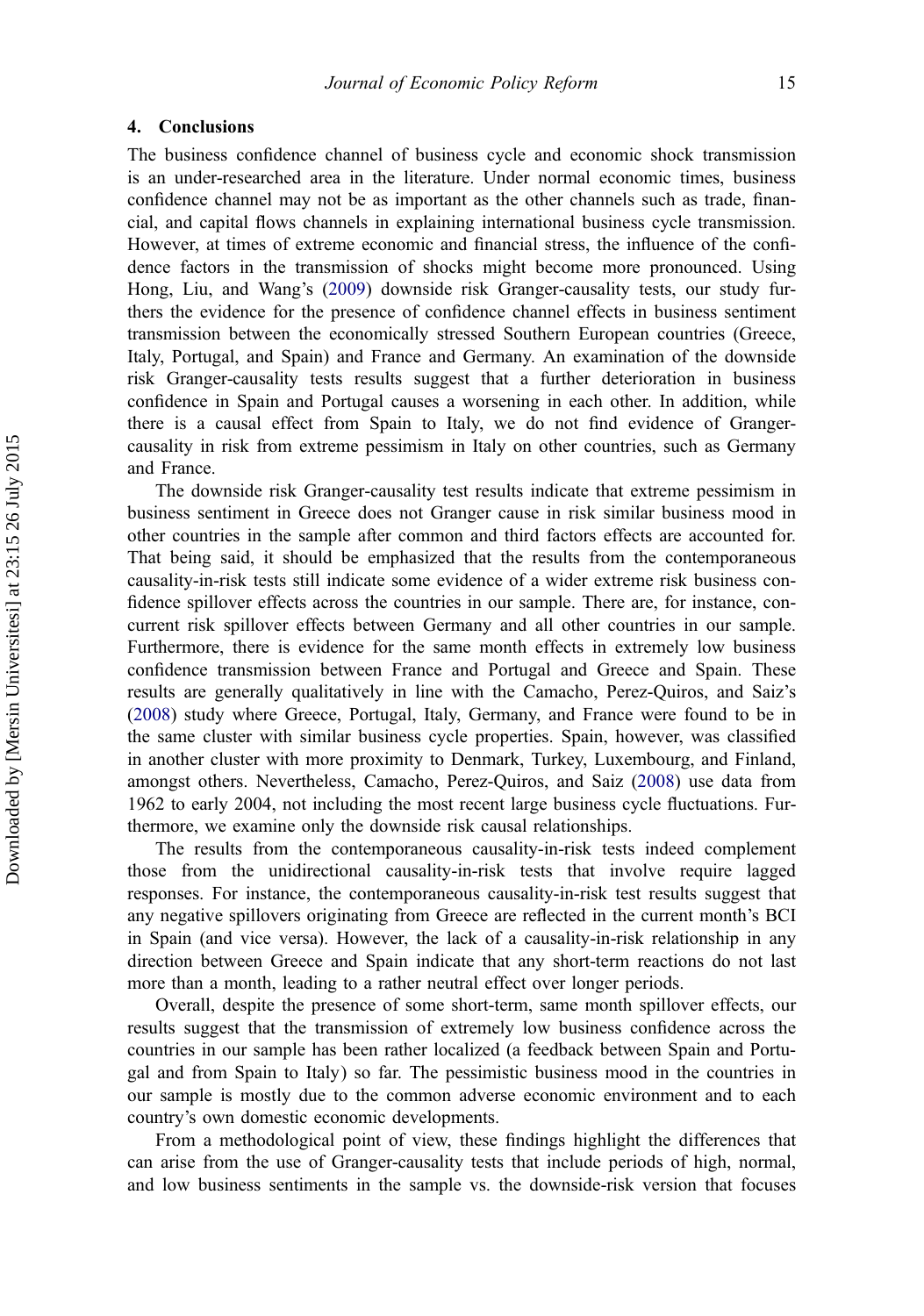<span id="page-17-0"></span>on the causal relationships that might arise only under a low sentiment economic environment. As such, our findings shed further light into the causal linkages in business sentiment transmission in view of the current crisis in Europe.

#### **Notes**

- 1. Chamley and Pinto (2011) provides an overview of the previous attempts to relieve the Greek debt situation until early 2011 and argue that such rescue packages will not work.
- 2. Standard and Poor's raised Greece's long-term foreign currency sovereign rating to B− on 18 December 2012, which remains unchanged as of August 2014.
- 3. Anderton, di Mauro, and Moneta (2004) investigate the relationship between the Euro area and the US for the period between 1980 and 2002. Anderton, di Mauro, and Moneta's (2004, 48) findings from a VAR model indicate that the US confidence indicators (both consumer confidence and business confidence) Granger-cause the confidence indicators in the Euro area.
- 4. Kappler [\(2011](#page-18-0)) investigates the effects of trade linkages on business cycle transmission amongst the Euro zone countries using a cross-section augmented VAR model with unobserved common factor structure. The results indicate that the trade linkages have low explanatory power in the short-run while the common factor structure has high predictive power.
- 5. Ireland is excluded from sample countries due to the lack of consistent business confidence index data that cover the whole of our analysis period.
- 6. We also implemented the EGARCH and the GJR-GARCH models to determine the presence of leverage effect in the volatility of BCI series. However, EGARCH and GJR-GARCH models do not outperform the GARCH model according to log-likelihood values.
- 7. We consider first difference of log of business confidence index series due to stationary problem in the level of series.
- 8. We would like to thank an anonymous referee for his/her comments that led to the inclusion of linear Granger-causality test results in this section.
- 9. Our findings may appear to suggest that there is low persistence in extremely low business confidence. Nevertheless, it is not necessarily true since the VaR methodology identifies "cases" of extremely low confidence rather than "periods" of extremely low confidence. The cases need not be adjacent periods. This conceptual distinction coupled with the fact that we also account for the influence of third and common factors might help facilitate the interpretation our findings. We thank an anonymous referee for letting us make this point clearer.

#### References

- Aguiar-Conraria, Luís, Manuel M. F. Martins, and Maria Joana Soares. 2013. "Convergence of the Economic Sentiment Cycles in the Eurozone: A Time-frequency Analysis." Journal of Common Market Studies 51 (3): 377–398.
- Aguiar-Conraria, L., and M. J. Soares. 2011. "Business Cycle Synchronization and the Euro: A Wavelet Analysis." Journal of Macroeconomics 33: 477–489.
- Anderton, R., F. di Mauro, and F. Moneta. 2004. Understanding the Impact of the External Dimension on the Euro Area: Trade, Capital Flows and Other International Macroeconomic Linkages. European Central Bank Occasional Paper Series, No. 12, April.
- Bali, T. G. 2000. "Testing the Empirical Performance of Stochastic Volatility Models of the Short Term Interest Rate." The Journal of Financial and Quantitative Analysis 35: 191-215.
- Camacho, M., G. Perez-Quiros, and L. Saiz. 2006. "Are European Business Cycles Close Enough to be Just One?" Journal of Economic Dynamics and Control 30: 1687–1706.
- Camacho, M., G. Perez-Quiros, and L. Saiz. 2008. "Do European Business Cycles Look Like One?" Journal of Economic Dynamics and Control 32: 2165–2190.
- Chamley, C. P., and B. Pinto. 2011. "Why Official Bailouts Tend not to Work: An Example Motivated by Greece 2010." The Economists' Voice 8 (1): Article 3.
- De Haan, J., R. Inklaar, and R. Jong-A-Pin. 2008. "Will Business Cycles in the Euro Area Converge? A Critical Survey of Empirical Research." Journal of Economic Surveys 22 (2): 234–273.